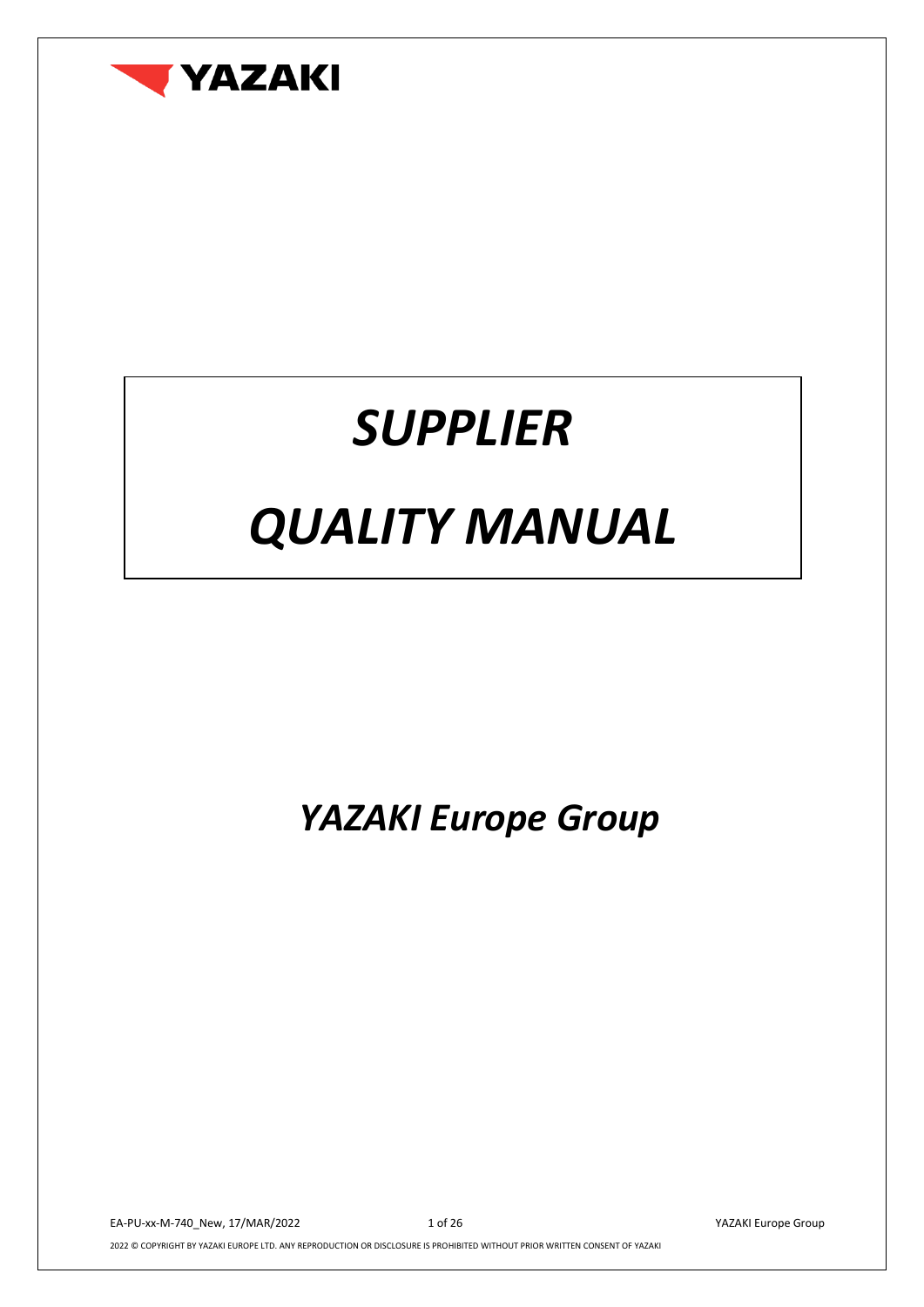

## **Table of contents**

| 1     |  |  |  |  |
|-------|--|--|--|--|
| 2     |  |  |  |  |
| 3     |  |  |  |  |
| 3.1   |  |  |  |  |
| 3.1.1 |  |  |  |  |
| 3.2   |  |  |  |  |
| 3.3   |  |  |  |  |
| 3.4   |  |  |  |  |
| 3.5   |  |  |  |  |
| 3.6   |  |  |  |  |
| 4     |  |  |  |  |
| 4.1   |  |  |  |  |
| 4.2   |  |  |  |  |
| 4.3   |  |  |  |  |
| 4.4   |  |  |  |  |
| 4.5   |  |  |  |  |
| 4.6   |  |  |  |  |
| 4.7   |  |  |  |  |
| 4.8   |  |  |  |  |
| 4.9   |  |  |  |  |
| 4.10  |  |  |  |  |
| 4.11  |  |  |  |  |
| 4.12  |  |  |  |  |
| 5     |  |  |  |  |
| 5.1   |  |  |  |  |
| 5.2   |  |  |  |  |
| 5.3   |  |  |  |  |
| 5.4   |  |  |  |  |
| 5.5   |  |  |  |  |
| 5.6   |  |  |  |  |
| 5.7   |  |  |  |  |
| 6     |  |  |  |  |
| 6.1   |  |  |  |  |
| 6.1.1 |  |  |  |  |
| 6.1.2 |  |  |  |  |
| 6.1.3 |  |  |  |  |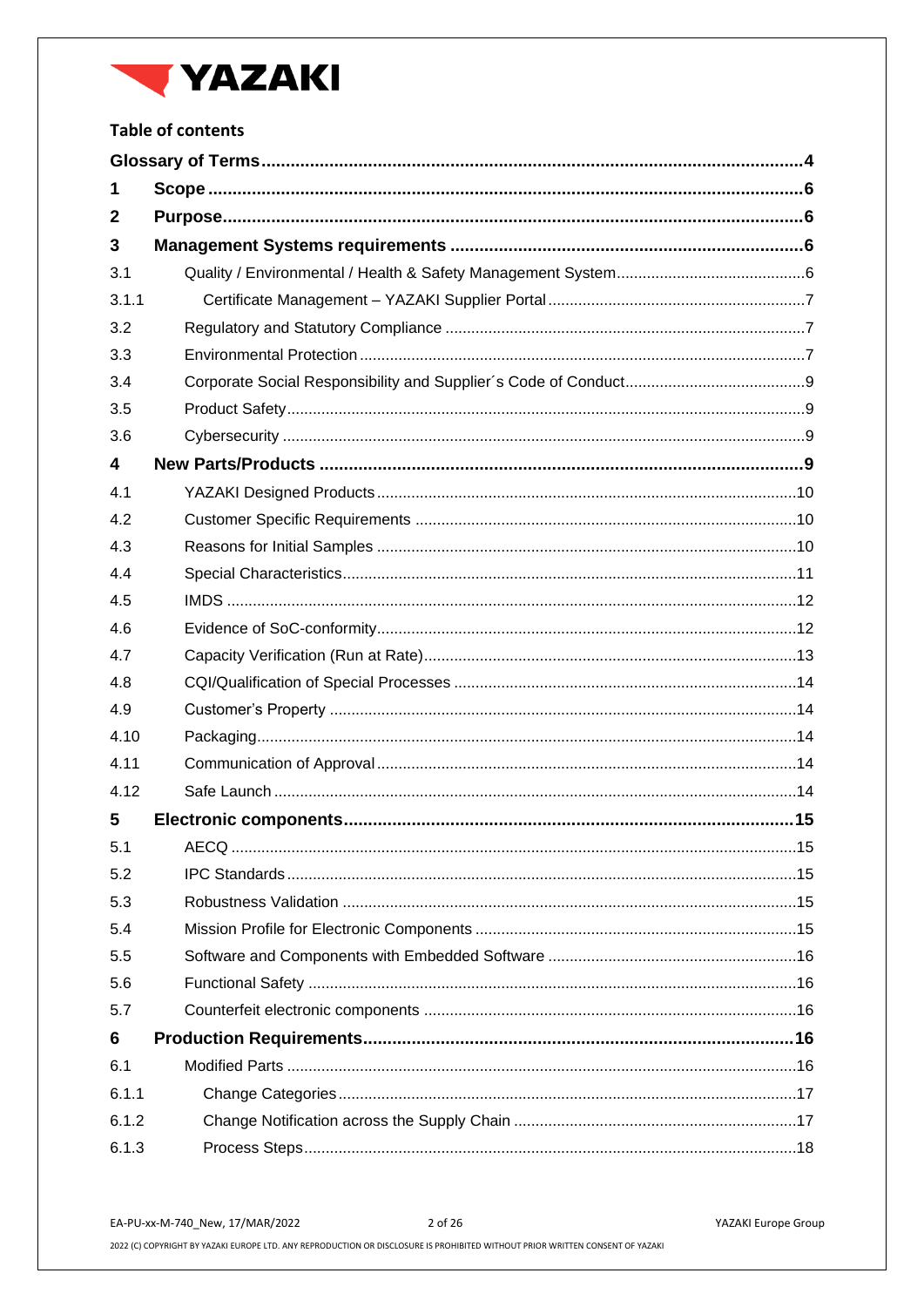## **VAZAKI**

| 6.2            |                                                                   |  |
|----------------|-------------------------------------------------------------------|--|
| 6.3            |                                                                   |  |
| 6.3.1          |                                                                   |  |
| 6.3.2          |                                                                   |  |
| 6.3.3          |                                                                   |  |
| 6.4            |                                                                   |  |
| 6.5            |                                                                   |  |
| 6.6            |                                                                   |  |
| 6.7            |                                                                   |  |
| $\overline{7}$ |                                                                   |  |
| 7.1            |                                                                   |  |
| 7.1.1          |                                                                   |  |
| 7.1.2          |                                                                   |  |
| 7.1.3          |                                                                   |  |
| 7.1.4          |                                                                   |  |
| 7.1.5          |                                                                   |  |
| 7.1.6          |                                                                   |  |
| 7.1.7          |                                                                   |  |
| 7.1.8          |                                                                   |  |
| 7.2            |                                                                   |  |
| 7.2.1          |                                                                   |  |
| 7.2.2          |                                                                   |  |
| 7.2.3          |                                                                   |  |
| 7.3            |                                                                   |  |
| 7.4            |                                                                   |  |
| 7.5            | Supplier Performance Deviation Management - Escalation process 24 |  |
| 8              |                                                                   |  |
| 9              |                                                                   |  |
| 10             |                                                                   |  |
| 11             |                                                                   |  |
|                |                                                                   |  |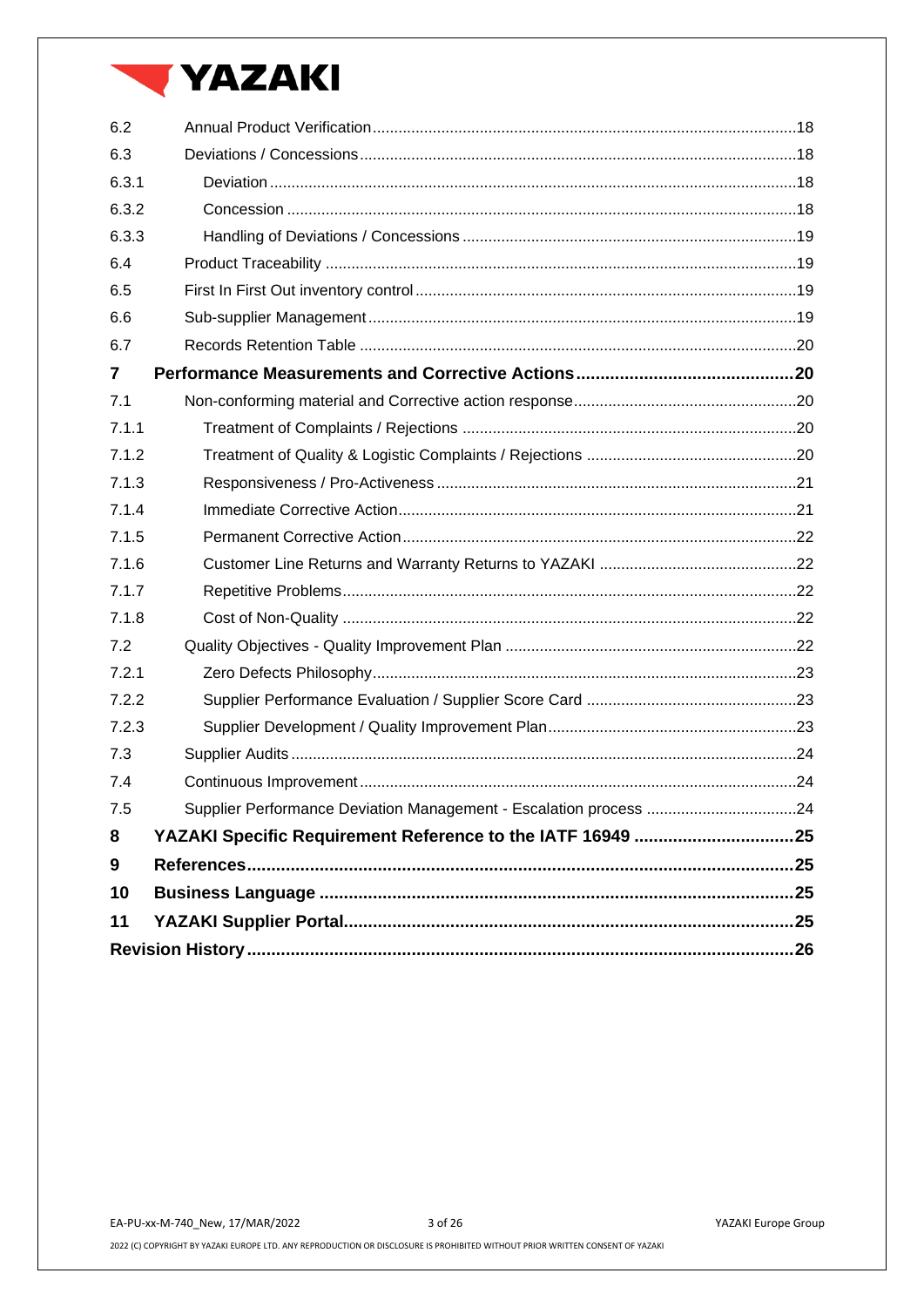

## **Glossary of Terms**

<span id="page-3-0"></span>

| <b>APQP</b>   | <b>Advanced Product Quality Planning</b>                             |
|---------------|----------------------------------------------------------------------|
| <b>BOS</b>    | <b>Business Operating System</b>                                     |
| <b>BU</b>     | <b>Business Unit</b>                                                 |
| <b>CLP</b>    | Classification, Labeling and Packaging                               |
| <b>CPA</b>    | <b>Connector Position Assurance</b>                                  |
| <b>EDI</b>    | Electronic Data Interchange                                          |
| EH&S          | <b>Environmental Health and Safety</b>                               |
| <b>ELV</b>    | End of Life Vehicle                                                  |
| <b>GADSL</b>  | Global Automotive Declarable Substance List                          |
| <b>GQRS-C</b> | YAZAKI Global Quality Reporting System for Components                |
| <b>HIS</b>    | High Impact Supplier                                                 |
| <b>IMDS</b>   | International Material Data System                                   |
| <b>IS</b>     | <b>Initial Sample</b>                                                |
| <b>KPI</b>    | Key Performance Indicator                                            |
| <b>MAM</b>    | <b>Manufacturing Auxiliary Materials</b>                             |
| <b>MDS</b>    | <b>Material Data Sheet</b>                                           |
| <b>NDA</b>    | Non-Disclosure Agreement                                             |
| <b>OCM</b>    | Original Component Manufacturer                                      |
| <b>OEM</b>    | Original Equipment Manufacturer                                      |
| <b>OHSAS</b>  | Occupational Health and Safety Assessment Series                     |
| <b>PO</b>     | Purchase Order                                                       |
| <b>PTC</b>    | <b>Porto Technical Centre</b>                                        |
| <b>PPA</b>    | <b>Production Process and Product Approval</b>                       |
| <b>PPAP</b>   | <b>Production Part Approval Process</b>                              |
| <b>PPM</b>    | Parts Per Million                                                    |
| <b>PSW</b>    | <b>Part Submission Warrant</b>                                       |
| <b>REACH</b>  | Registration, Evaluation, Authorization and Restriction of Chemicals |
| <b>SD</b>     | <b>Supplier Development</b>                                          |
| <b>SDS</b>    | Safety Data Sheet                                                    |
| <b>Shall</b>  | Mandatory requirement                                                |
| <b>Should</b> | Recommendation                                                       |
| <b>SICR</b>   | <b>Supplier Initiated Change Request</b>                             |
| SoC           | <b>Substance of Concern</b>                                          |
| <b>SPDM</b>   | <b>Supplier Performance Deviation Management</b>                     |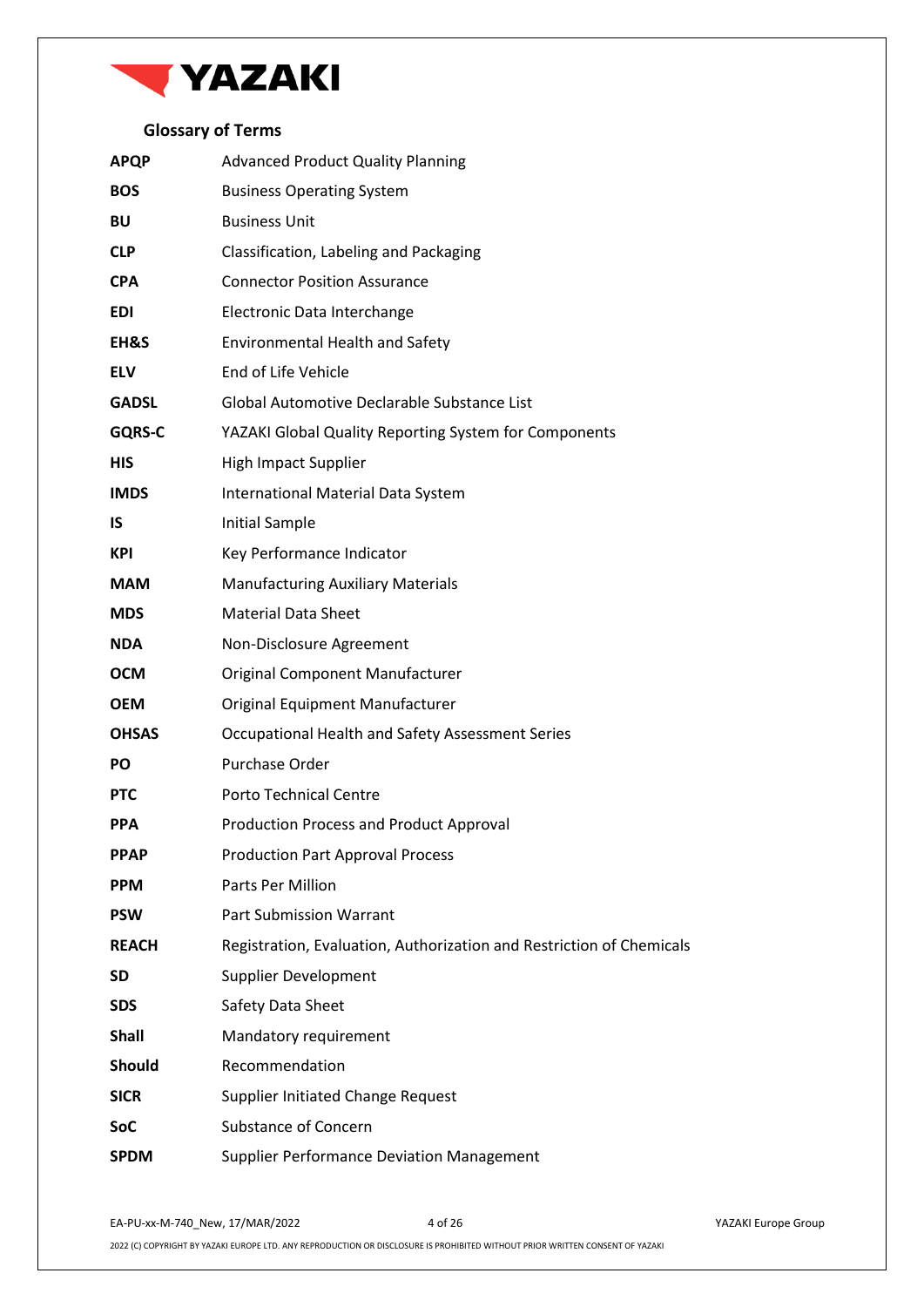

| <b>SPN</b>    | Supplier Part Number                              |
|---------------|---------------------------------------------------|
| <b>SQA</b>    | <b>Supplier Quality Assurance Engineer</b>        |
| <b>SQE</b>    | <b>Supplier Quality Engineer</b>                  |
| <b>SQIP</b>   | Supplier Quality Improvement Plan                 |
| <b>SVHC</b>   | Substances of Very High Concern                   |
| PTC-SDM       | Porto Technical Center - Supplier Data Management |
| <b>XRF</b>    | X-Ray Fluorescence                                |
| <b>YAZAKI</b> | YAZAKI Europe Group                               |
| <b>YPN</b>    | YAZAKI Part Number                                |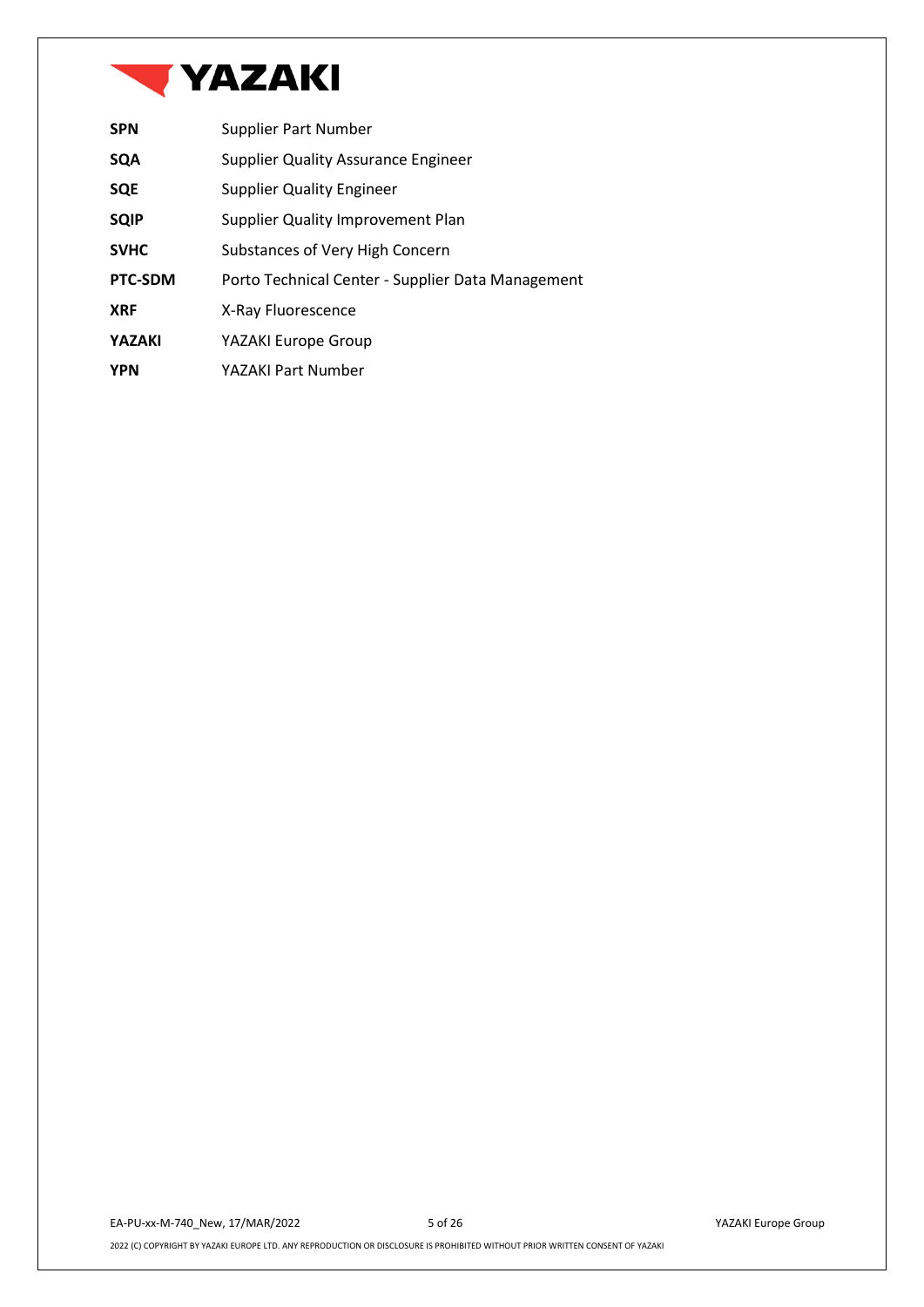

## <span id="page-5-0"></span>**1 Scope**

The requirements defined in this Supplier Quality Manual apply to all suppliers of safe and marketable goods and services, in particular production parts and materials to Plants and BU customer locations within the YAZAKI Europe Group.

The YAZAKI Supplier Quality Manual is valid for the supply of production materials, software and Aftermarket products.

It is also valid for services that affect customer requirements such as sub-assembly, sequencing, sorting, rework, and calibration services.

It applies to all suppliers along the supply chain providing products to YAZAKI. It is also applicable for customer directed suppliers (directed buy).

YAZAKI suppliers are expected to extend the requirements of YAZAKI Supplier Quality Manual to their own suppliers.

This Quality Manual also applies to intra-Yazaki business to YAZAKI.

## <span id="page-5-1"></span>**2 Purpose**

The purpose of the YAZAKI Europe Group's Supplier Quality Manual is to clearly define the quality system procedures and disciplines to ensure and maintain a successful and professional relationship between YAZAKI Purchasing and suppliers.

These expectations are YAZAKI specific and are based upon and in addition to the latest editions of the following International and Global Management Standards: ISO9001, IATF16949, ISO14001, ISO 45001, Core Quality Tools (APQP, PPAP, FMEA, SPC and MSA), OEM/Customer Specific Requirements as well as applicable European Union environment legislation, and any applicable local legal requirements.

Requirements listed in this Manual do not constitute a restriction or exception to any stated regulations or legal requirements.

YAZAKI Europe Group depends on the quality, cost, delivery and environment provided by our suppliers. We are committed to developing strong supplier partnerships through mutual trust and commitment.

## <span id="page-5-2"></span>**3 Management Systems requirements**

#### <span id="page-5-3"></span>**3.1 Quality / Environmental / Health & Safety Management System**

YAZAKI Europe Purchase Policy is wherever possible to only purchase goods & services from suppliers that hold third party certification for their Quality, Environmental and Occupational Health & Safety Management Systems. Ultimately, all suppliers will be required to hold third-party certification to latest editions of **IATF 16949**, **ISO 14001** and **ISO 45001**.

In the case of a certificate suspension decision from the supplier's IATF recognized Certification body, YAZAKI shall be informed by the supplier within 30 days of the decision. If no recertification is planned, the supplier shall inform YAZAKI, at least 3 months prior to the expiration date.

**All suppliers of YAZAKIshall be third party registered to ISO 9001** (latest edition) by an accredited thirdparty certification body. YAZAKI Europe Group reserves the right, whenever deemed necessary, to carry out its own assessments on suppliers and / or their subcontractors (by agreement with the supplier).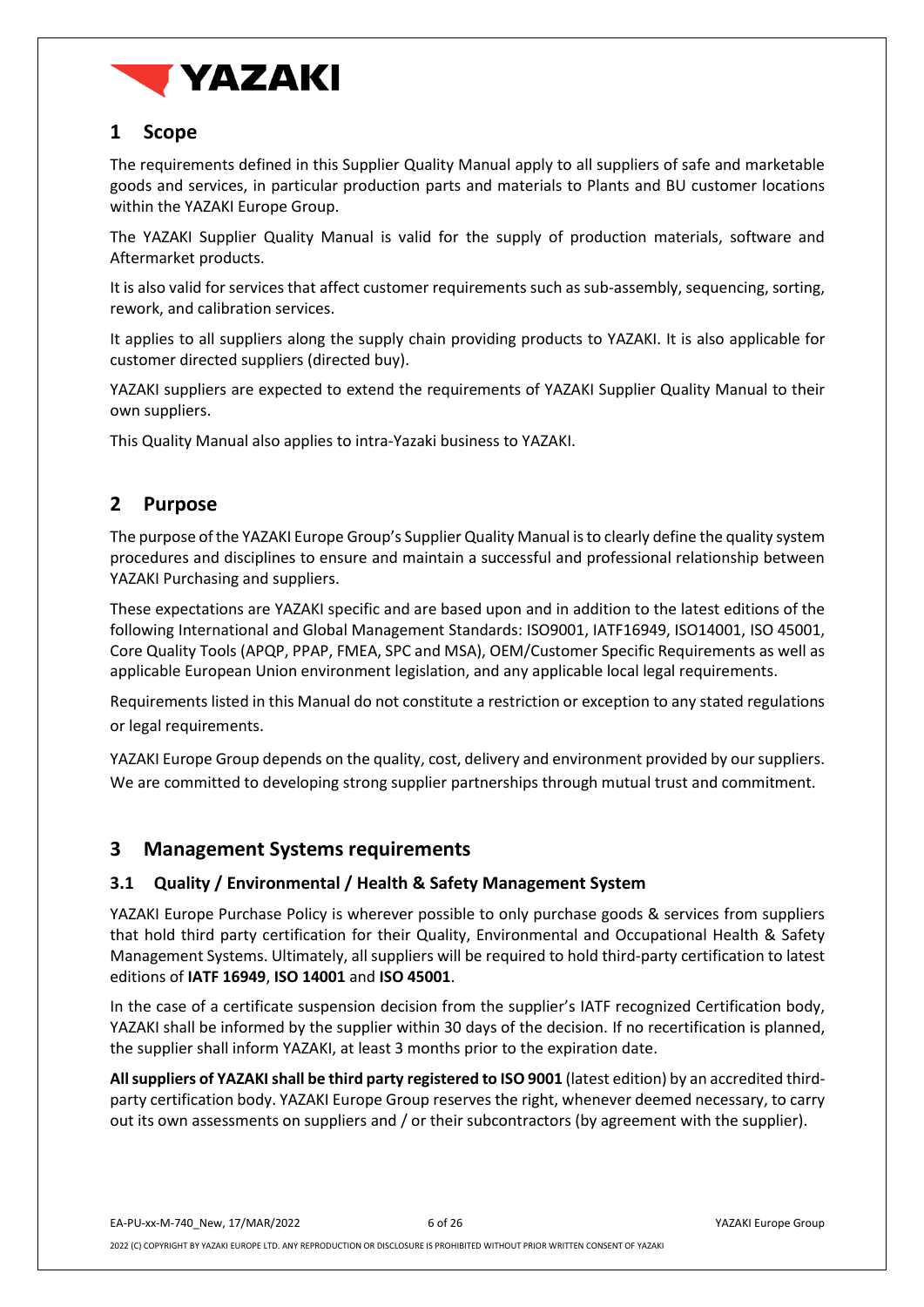

IATF 16949 certificates are considered as valid only if provided by an **IATF recognized certification body.** Non-compliant suppliers shall provide a timing/transition plan to move as soon as possible to an approved IATF Certification Body - official list at the IATF site.

#### <span id="page-6-0"></span>**3.1.1 Certificate Management – YAZAKI Supplier Portal**

Suppliers are required to manage their certificates of all active sites (Manufacturing locations, Sales offices & Logistic/ Warehouses/ Distribution Centres) in the YAZAKI Supplier Portal. Latest versions of Management System certificates shall be uploaded in this portal, as a minimum ISO 9001, IATF 16949, ISO 14001 and ISO 45001 certificates, other certificates are optional. Automatic system messaging to supplier users is activated once certificate expiry dates are entered. For further details refer to the <sup>2</sup> YAZAKI Europe Group Certificate Manual´ posted at the Supplier Portal

#### <span id="page-6-1"></span>**3.2 Regulatory and Statutory Compliance**

The supplier shall apply the legal requirements of the production location and of the country of use (if named by YAZAKI) during the APQP phase to all products, processes or services (internal and external). This process shall be completed at the latest by PPA/PPAP submission.

YAZAKI suppliers shall adhere to and pass down all applicable statutory and regulatory requirements to their suppliers in the entire supply chain.

#### <span id="page-6-2"></span>**3.3 Environmental Protection**

The supplier shall take responsibility to ensure compliance to all relevant environmental legislation, both applicable to the regions where goods are produced and/or sold or services are performed, as well as any additional specific requirements from customers. When necessary, investigations within the supply chain shall be done to assure all requirements are communicated effectively and complied with.

Effective environmental management, which ensures compliance with the respective applicable environmental regulations and improves continuously and efficiently the environmental conditions of the supplier, is an essential contribution towards supply security.

YAZAKI is committed to the protection of the environment. All YAZAKI plants are ISO 14001 certified. We therefore expect our suppliers to show voluntary commitment to environmental protection by implementing an environmental management system.

Upon request, suppliers shall provide recycling and disposal concepts appropriate for their products and related quantities. Additional data such as water consumption and wastewater, energy consumption and emissions ( $CO<sub>2</sub>$ , VOC) may be requested for life cycle assessment of YAZAKI products.

All products and materials (including packaging thereof) delivered to YAZAKI shall be conform with below regulatory requirements:

- ELV, Directive 2000/53/EC
- REACH, Regulation (EC) No. 1907/2006
- RoHS (Restriction of Hazardous Substances), Directive 2011/65/EU
- CLP, Regulation (EC) No. 1272/2008
- Biocidal Products, Regulation (EU) No. 528/2012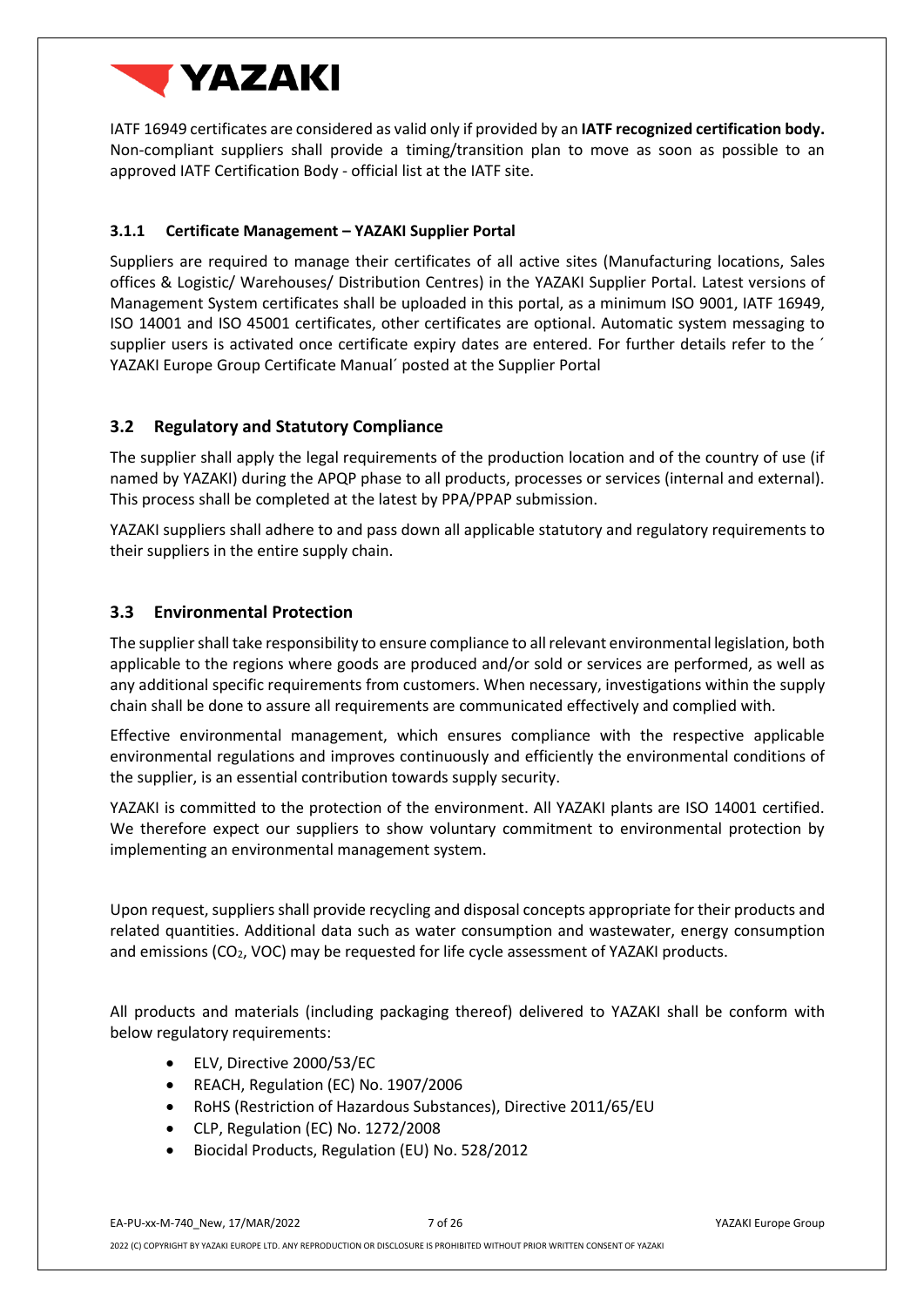

- Packaging and Packaging Waste, Directive 94/62/EC
- Ozone Depletion Substances, Regulation (EC) No. 1005/2009
- POP (Persistent Organic Pollutants), Regulation (EU) No. 2019/1021
- Waste Framework, Directive 2008/98/EC
- Turkey REACH KKDIK Regulation, Official Gazette No. 30105
- Turkey CLP SEA Regulation, Official gazette No. 28848
- Turkey SDS GBF Regulation, Official Gazette No. 29204
- Russia REACH EURASIA TR EAEU 041/2017
- Russia SDS GOST Standard 30333-2007
- GADSL (Global Automotive Declarable Substance List)
- YAZAKI Group Self-Control Substance List

plus all applicable revisions and amendments to the legislation that affect products in the supply chain and other local applicable legislations.

**IMDS** - International Material Data System, see http://www.mdsystem.com

In order to collect the necessary material data information, YAZAKI requires that suppliers report it through the International Material Data System directly.

**YAZAKI´s IMDS Company ID# is 223417**. YAZAKI's acceptance criteria are based on IMDS recommendations.

Supplier must be aware of updates to the GADSL and ensure that information submitted is correct and comply with the recommendations of the IMDS system.

YAZAKI can request clarifications and corrections to previously submitted and accepted IMDS data.

#### **EU REACH Regulation** (EC) No. 1907/2006

The Supplier must fulfill all obligations due to Registration, Evaluation, Authorization and Restriction of Chemicals. This includes communication obligations of SVHC in articles, even for spare parts and packaging.

Suppliers located outside the European Union have to name an Only Representative (OR) if they deliver products defined as ´substances´ or ´mixtures into the area of validity of the REACH regulation. The OR ensures that the REACH obligations are met. The OR's name has to be notified to the YAZAKI.

#### **REACH SVHC**

All substances added to the Candidate List and present in products above 0.1% w/w must be notified to YAZAKI. When the Candidate List is updated and new Substances of Very High Concern (SVHC) are added then the obligation for suppliers to inform their customers becomes immediately effective.

The supplier is requested not to use SVHC in articles and mixtures delivered to YAZAKI.

#### **REACH Annex XIV (Authorization List)**

Supplier shall not use any substance included in this list.

#### **REACH Annex XVII (Restriction List)**

Supplier shall only use substances from the list if it complies with the restrictions.

#### **Safety Data Sheet (SDS)**

For chemical products and raw materials suppliers are required to send an updated SDS to YAZAKI in English language and in the local language of the YAZAKI affiliates using these products. The SDS must be in accordance with REACH and CLP legislation requirements.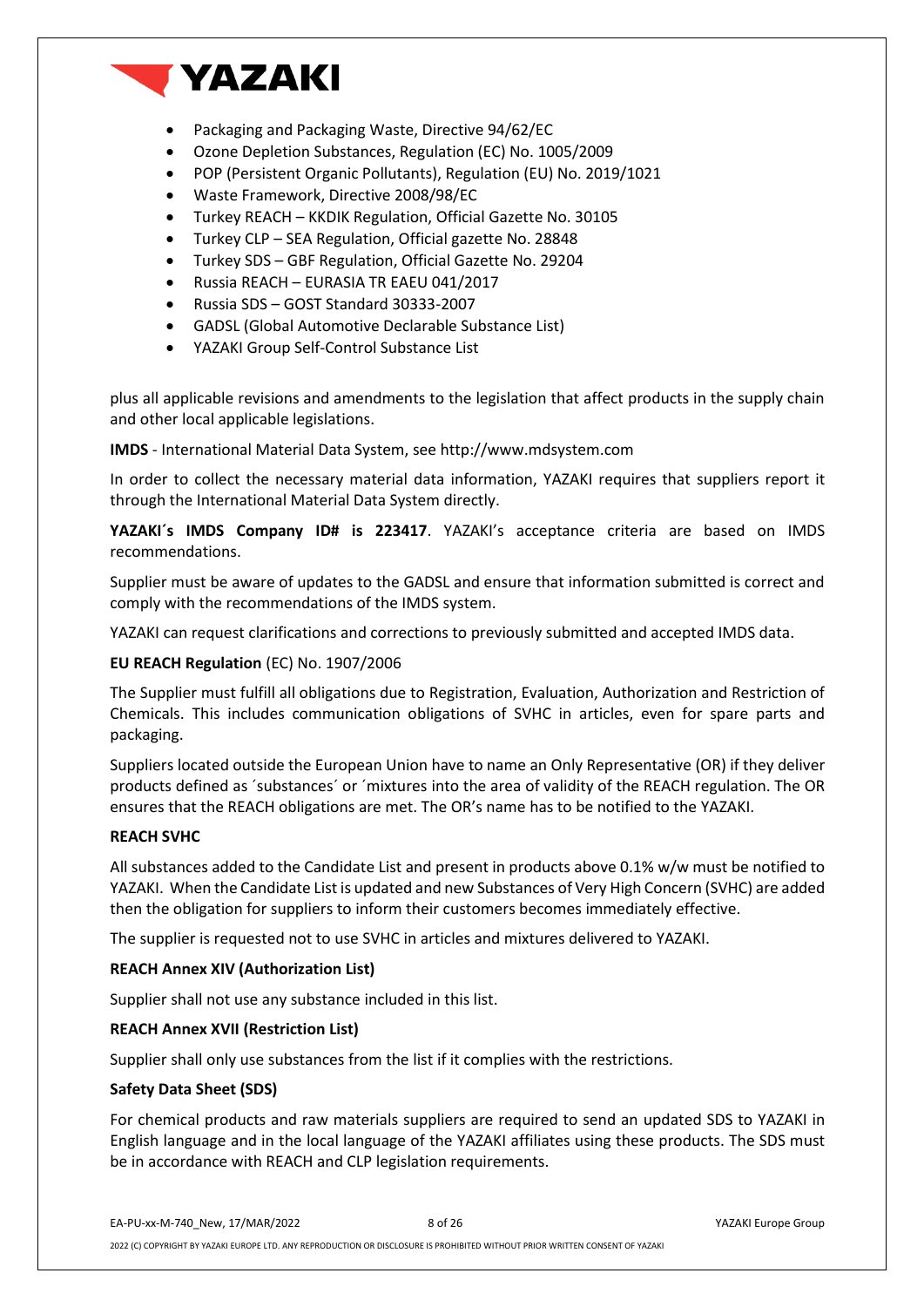

#### <span id="page-8-0"></span>**3.4 Corporate Social Responsibility and Supplier´s Code of Conduct**

YAZAKI follows Corporate Social Responsibility activities based on the global YAZAKI Group Corporate Social Responsibility Policy and Strategy. YAZAKI specifies detailed requirements towards its suppliers in the document `Supplier's Code of Conduct´. The whole set of documents is available on YAZAKI's homepage, section `Suppliers - Purchasing Documents`.

### <span id="page-8-1"></span>**3.5 Product Safety**

Product safety and product liability are particularly significant for companies in the automotive industry. The supplier has producer responsibility (product liability) for their parts and processes, including parts or processes from sub-suppliers, which YAZAKI purchases to build their final products. Therefore, in order to prevent product liability risks, it is the responsibility of the supplier to do everything in their power, in terms of organization and technical matters, to guarantee the product safety.

The supplier shall have a documented process for the management of "product safety" related products and manufacturing processes.

YAZAKI Europe Group requires their suppliers to designate a Product Safety Representative (PSR) to be in charge of all related tasks described in IATF 16949 section 4.4.1.2.

Furthermore, the supplier shall apply these requirements to their supply chain.

#### <span id="page-8-2"></span>**3.6 Cybersecurity**

Supplier must be able to demonstrate an Information Security Program which is formal, supported and maintained. This includes, but is not limited to:

- Information Security policies and controls
- Security Incident Response and Communication Plan
- Security Awareness Program which includes simulations and user training
- Identification and Management of security risks

Evidence of compliance may include an Information Security Certification (e.g., ISO27001, TISAX, SOC 1 or 2) from an external auditing body or a security assessment initiated by Yazaki which may be performed onsite or remote.

Supplier agrees to respond to requests about policies and timely report any cybersecurity breaches that could impact YAZAKI.

## <span id="page-8-3"></span>**4 New Parts/Products**

For each new part / product or first time buy for YAZAKI, the supplier must submit initial samples (IS) with a complete report, handling manuals and other supporting documents in accordance with requirements of IATF 16949, related AIAG / VDA manuals APQP & PPAP (latest edition) and any other OEM/Customer specific requirements specified during contract release free of charge. The report must contain YAZAKI part number, technical engineering level and clear and complete supplier identification data. PPAP packages must be complete, accurate and up to date for the products / parts in question always. Samples shall be provided free of charge to PTC Testing Centre for SoC testing, to the relevant YAZAKI manufacturing plant for assembly trials, and to the SQE upon request (see [4.6\)](#page-11-1).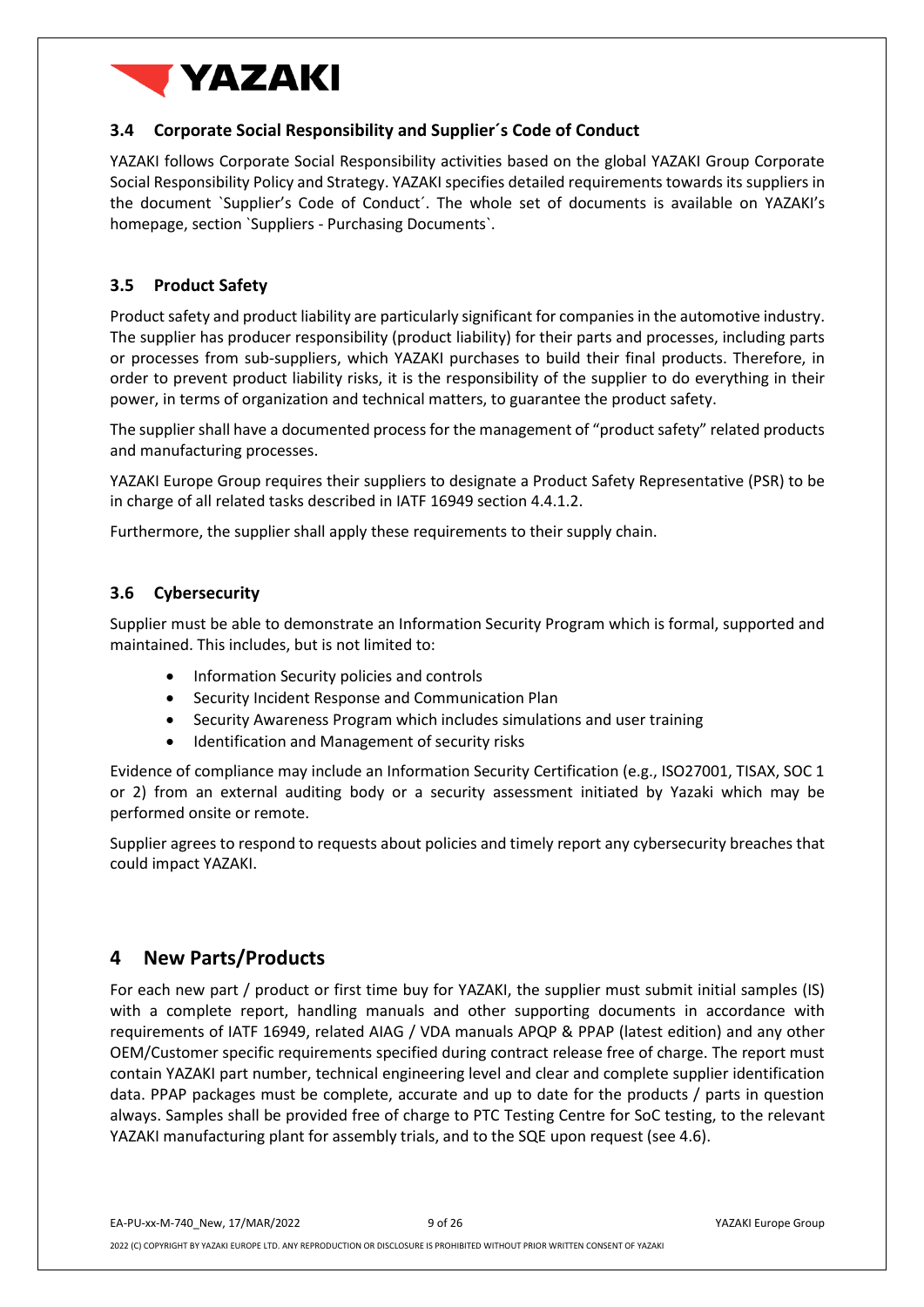

The suppliers of proprietary or other products /parts must provide documented evidence of formal OEM / customer approval of product validation, which clearly demonstrates conformance to YAZAKI requirements and OEM/customer requirements, including a signed PSW. Where PSW's must be updated on a regular basis, according OEM requirements e.g. annual lay-outs, suppliers will be notified by PTC-SDM to submit updated PPAP documentation free of charge. Initial Samples must be sent as scheduled and always before the start of volume production. Samples must be identified with "Initial Sample" labels and accompanied by appropriate documentation. YAZAKI Purchasing, SQE or PTC-SDM may define samples delivery to the relevant YAZAKI `Pilot Plant`.

Unless otherwise specified by YAZAKI, the submission of PPAP shall be according AIAG Level 3 or VDA2 with all applicable deliverables submitted.

#### <span id="page-9-0"></span>**4.1 YAZAKI Designed Products**

For all YAZAKI designed products / parts and upon request of YAZAKI, APQP or VDA MLA/RGA methodology, must be applied by the supplier and follow upped by ASQE.

Project Management must be tracked via the **Integrated Supplier Quality Management System**. Supplier shall register to **Integrated Supplier Quality Management System** if required. In that case, **Integrated Supplier Quality Management System** -membership fee, is applicable, is at the cost of the supplier. Projects will be kicked off by the SQE who specifies APQP and PPAP scope.

Additionally, a Process Sign Off (including VDA 6.3 Process Audit, R@R, Capacity Check) must be carried out by the SQE (or by supplier) before initial sample submission, in order to validate the process and product (in accordance with IATF 16949 and any other OEM / Customer specific requirement. See also Section 4.2.

#### <span id="page-9-1"></span>**4.2 Customer Specific Requirements**

Supplier is responsible to follow and implement latest revision of Customer Specific Requirement, available on https://www.iatfglobaloversight.org/oem-requirements/customer-specific-requirements/.

General customer specific requirements included in this Manual shall be implemented.

Additional customer specific requirements issued by YAZAKI OEM customers will be communicated on a project basis. Their application will be subject to an agreement between YAZAKI and the supplier.

#### <span id="page-9-2"></span>**4.3 Reasons for Initial Samples**

The PPA/PPAP Approval Process is required if any of the following changes apply at the supplier or subsupplier:

- if a product is ordered for the first time
- after the supplier has changed a subcontractor
- for all affected characteristics after any product modification
- for all affected characteristics following a drawing index modification
- following an interruption in delivery after a stop shipment (business on hold)
- following an interruption in delivery of more than one year
- following an interruption in production of more than one year
- if production procedures/processes have been changed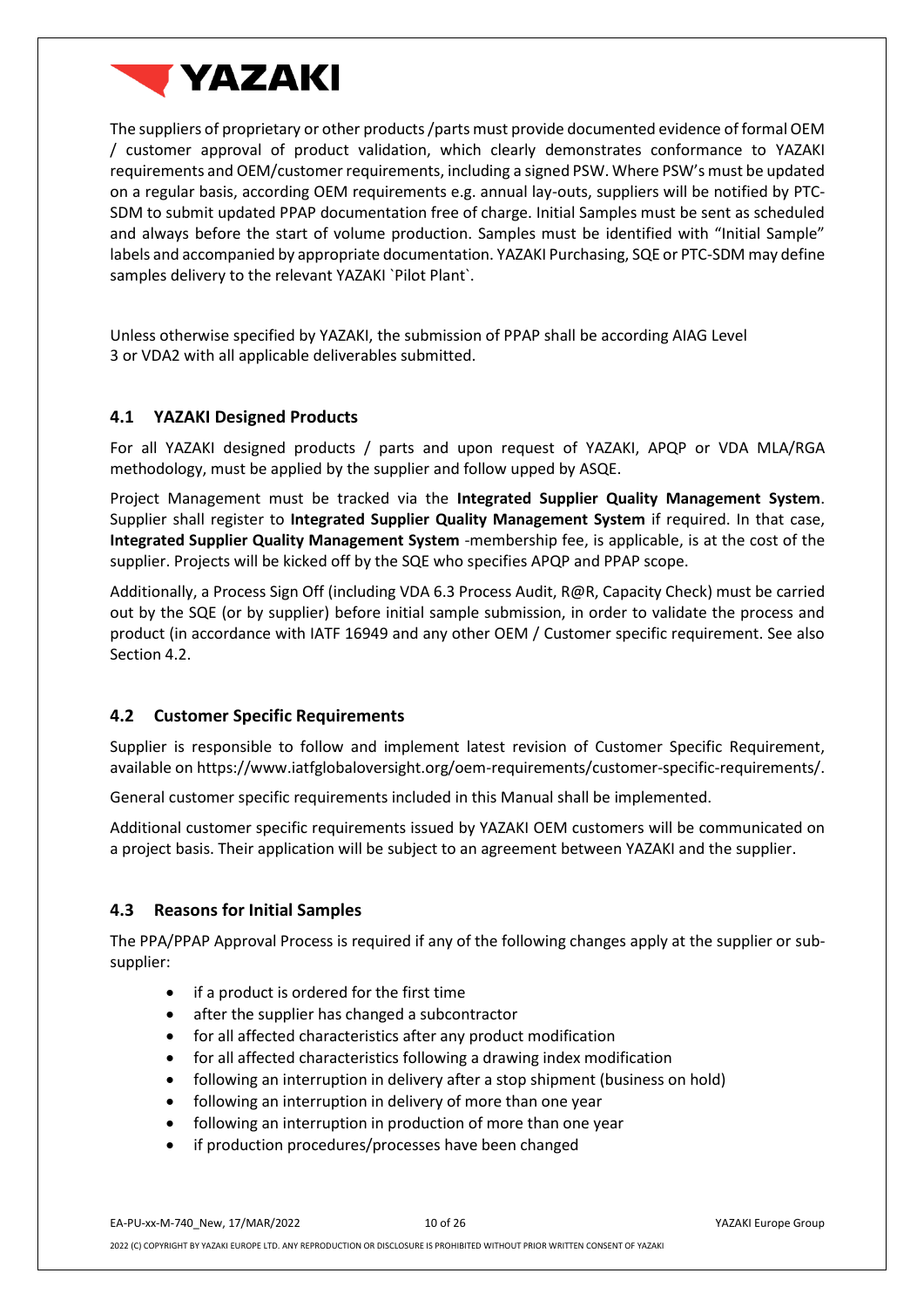

- following the introduction of new/modified molding equipment (e.g. stamping, rolling, pressing, forging, molding equipment, in the case of several dies/molds and/or multiple dies/molds, for each cavity/cluster)
- following any type of relocation of PPA/PPAP- approved production or the use of new or relocated machinery and/or operating materials
- after use of alternative materials and design changes in product appearance attributes
- change in test/inspection method or new technique (no effect on acceptance criteria). For change in test method, supplier should have evidence that the new method provides results equivalent to or better than the old (previous) method
- Production following upgrade, refurbishment, rearrangement of existing tooling or equipment, if requested by YAZAKI
- Re-qualification is not successful

Exceptions to approach and scope are only permissible in agreement with YAZAKI, for example in the following cases:

- interruption in delivery or production of more than one year
- small production batches, after-sales service parts
- standard and catalogue parts

Initial and SoC-samples (see 4.6) must follow the requirements with first submission to YAZAKI.

Documents, records, and initial sample parts may only be submitted if all specifications are fulfilled. In case of deviations, the supplier shall first obtain written permission from YAZAKI using the requested form [CDAR,](https://www.zf.com/corporate/media/zf_media_import/document/corporate_2/company_4/purchasing_and_logistics/purchasing_strategy/quality_guidelines/2018_04_06_qd83/F4.5A_Deviation_Request.xlsx) the CDAR form (Component Deviation Approval Request). The CDAR form is available at the YAZAKI Europe Supplier Portal and attach it to the submitted documentation. Initial samples with deviations that have no deviation approval will not be processed by YAZAKI.

The following shall be submitted along with the deviation request, if CDAR is approved for a limited quantity or time period:

- 8D report
- An action plan to return to planned serial conditions
- Risk Assessment
- The planned point of time when normal production can be resumed

#### <span id="page-10-0"></span>**4.4 Special Characteristics**

Special Characteristics are specified by YAZAKI/OEM and documented on the drawings and/or specifications. They are to be identified as well, from the risk analysis of the supplier, e.g. from the product and/or process FMEA, based on the supplier's experience and knowledge.

Deviations in these characteristics can seriously affect product safety, product lifetime, assembly capability, product functionality, quality and can violate official or legal regulations.

The supplier shall agree to conduct the machine capability study and process capability study according to one of the automotive standards VDA Volume 2, VDA Volume 4 or AIAG book SPC.

If no other requirements are specified on drawings or OEM CSR, supplier shall use the following explanation according to VDA or alternative definition in AIAG.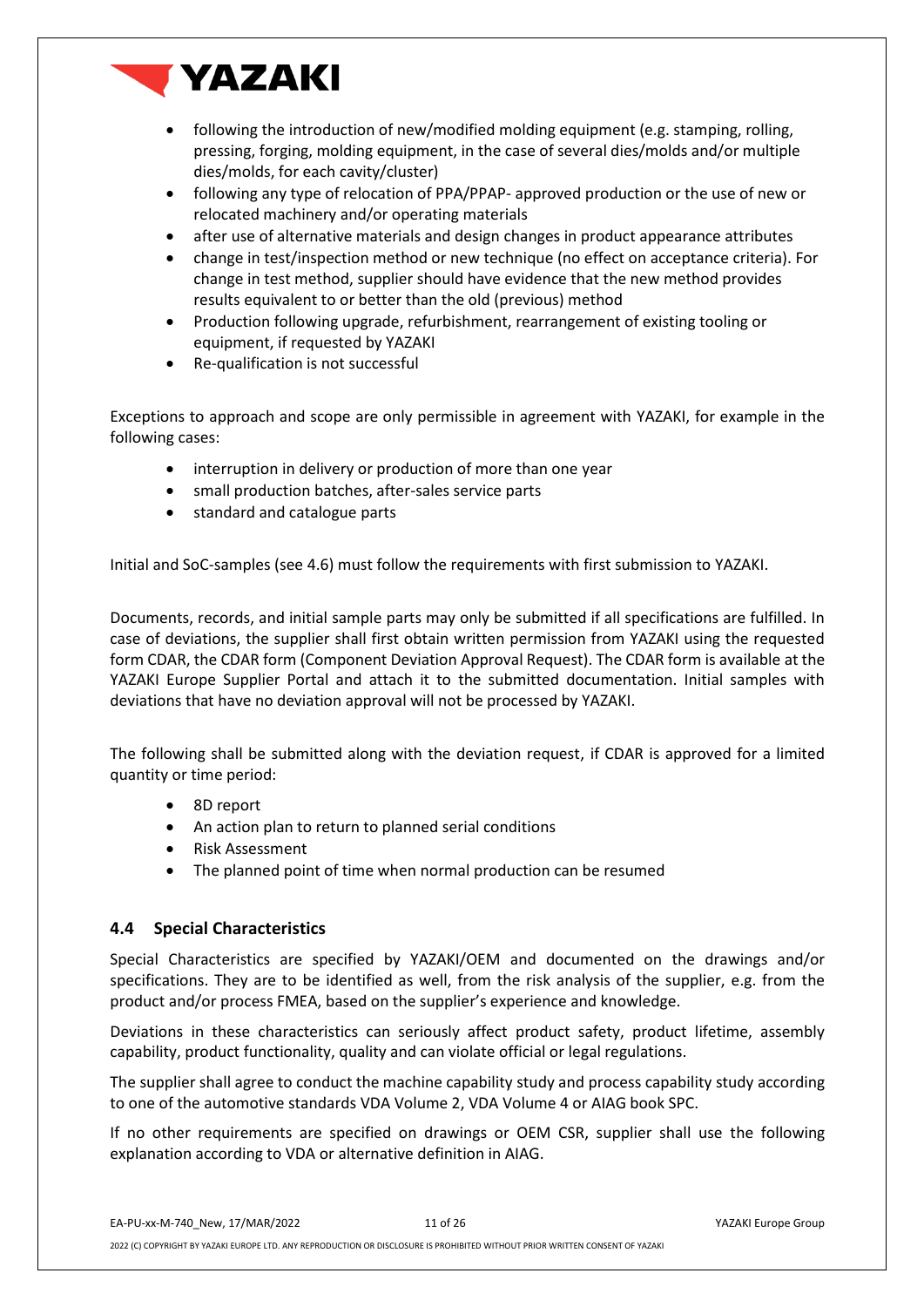

- Machine capability/short-term process capability Cm/Cmk 1.67
- Preliminary process capability Pp/Ppk 1.67
- Process capability/long-term process capability Cp/Cpk 1.33

Until process capability has been verified, the characteristics shall be tested 100 % by the Supplier.

#### <span id="page-11-0"></span>**4.5 IMDS**

For each new part an MDS according to IMDS recommendations must be submitted to YAZAKI via IMDS system and the information of MDS ID-number must be stated in the PPAP documentation. For all products / parts supplied, the supplier must automatically provide any changes to MDS.

#### <span id="page-11-1"></span>**4.6 Evidence of SoC-conformity**

In order to restrict or eliminate hazardous substances and ensure that all components, materials and manufacturing auxiliary materials (MAM) used by YAZAKI fully comply with ELV/ RoHS directives, all suppliers shall submit one of the following two deliverables:

#### **1) Samples free of charge to PTC Testing Centre for SoC compliance testing**

The minimum Samples Quantities, that is necessary to send to PTC Testing Centre to perform SoC tests are the following:

- Components:
- o Connectors, grommets, plastic parts, metal parts, assemblies, fuse box, housings, CPAs: 4 o Labels: 20
- o LCD's, PCB's: 6
- o Terminals, springs, nuts, bolts; fuses: 15
- o Only Plastic Protectors, covers (≥ 200 mm): 1
- o Small electronic parts (resistors, diodes, etc): 100
- Tube / Wire: 500 mm
- Tape: 1 Roll
- Liquid: 100 ml
- Powder sample: 10g
- Metal Sheet sample: total size  $\geq$  50 cm2
- Plastic Sheet sample: total size ≥ 10 cm2
- Raw Material (granulate): 50g

Tests performed in the YAZAKI PTC Testing Centre are XRF-screening and / or Thermal Desorption Mass Spectrometry (semi-quantitative tests) and are conducted for each homogeneous material. If one or more elements under analysis were detected above YAZAKI Screening limits during these tests, a more accurate technique is required (quantitative test).

In this case supplier shall submit samples of the affected single component for the additional tests free of charge. Quantities of the additional samples required, depend on the substance to be measured: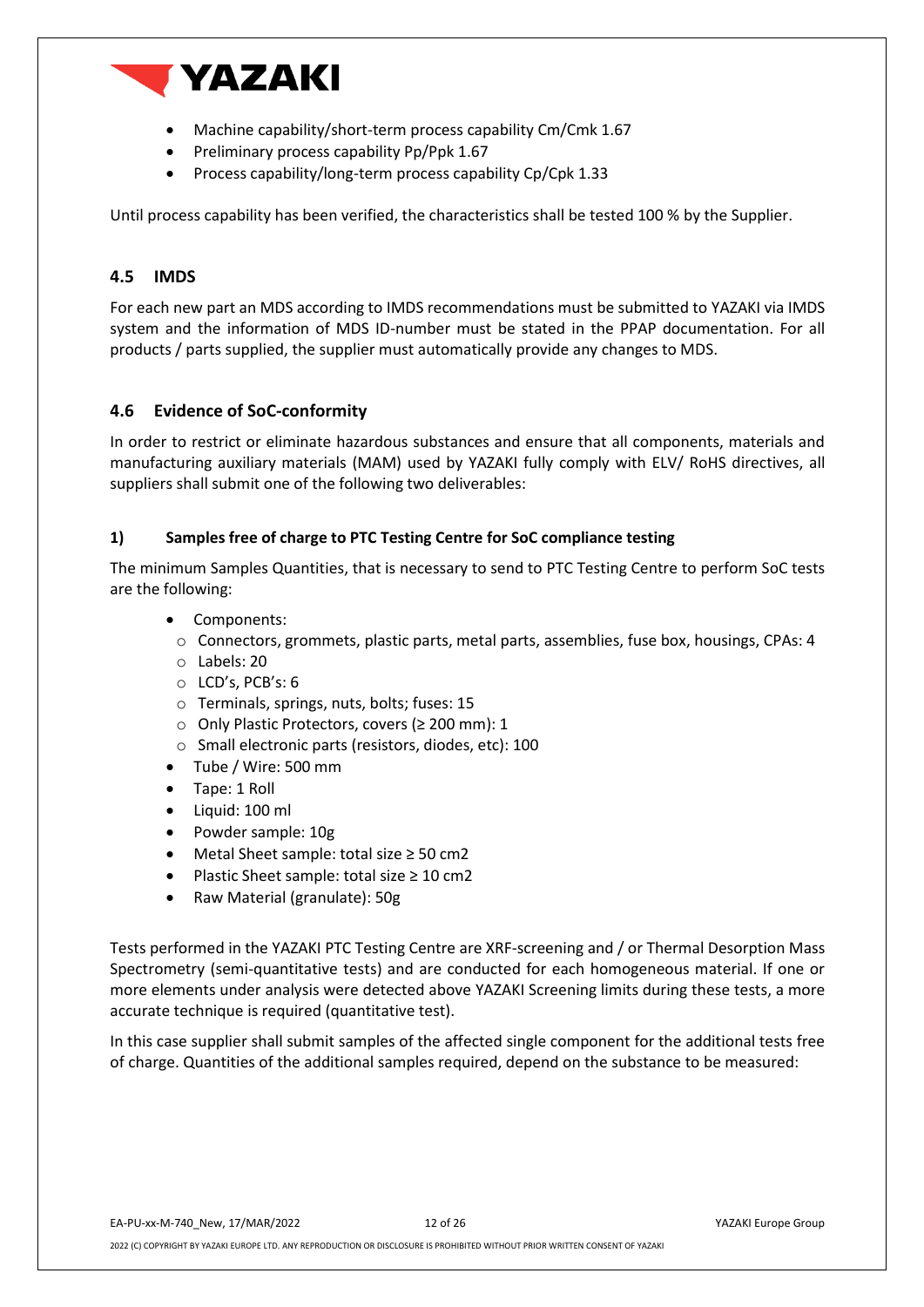

| <b>Element</b>                        | <b>Testing technique</b>         | <b>Minimum quantities required</b><br>(equivalent to) |
|---------------------------------------|----------------------------------|-------------------------------------------------------|
| Cadmium (Cd)                          | ICP-OES                          | 0.1 <sub>g</sub>                                      |
| Lead (Pb)                             | <b>ICP-OES</b>                   | 0.1 <sub>g</sub>                                      |
| Hexavalent Chromium (Cr6+) - metal    | Colorimetric method using UV-Vis | 25cm2 (superficial area)                              |
| Hexavalent Chromium (Cr6+) - nonmetal | Colorimetric method using UV-Vis | 0.35g                                                 |
| Mercury (Hg)                          | ICP-OES                          | 0.1 <sub>g</sub>                                      |
| PBB/PBDE                              | GC-MS                            | 0.1 <sub>g</sub>                                      |
| Phthalates                            | GC-MS                            | 1.0 <sub>g</sub>                                      |

or

#### **2) Evidence of SoC process conformity of the product:**

Test report (not older than 12 months) with data measured by a laboratory that is accredited ISO17025 for these specific tests

The valid legal limits can be found in the latest version of the on ELV/ RoHS directives

## <span id="page-12-0"></span>**4.7 Capacity Verification (Run at Rate)**

A Run at Rate (R@R) is a performance driven trial run under serial production conditions, this can be one-day production or an agreed deviating time period, by Advance Supplier Quality Engineer.

The purpose of R@R is to demonstrate that YAZAKI requirements for supplier capacity are met, to provide evidence that the supplier can produce the required volumes to specification with existing capacity and to identify potential process weaknesses.

Potential reasons for performing R@R:

- new product/ new supplier
- changes in product, process or equipment
- capacity increase
- relocation of tool and/or equipment
- supplier performance problems

Unless otherwise agreed, the R@R shall be applied to all production material supplied to YAZAKI. The R@R Tool specified by YAZAKI shall be used.

Catalogue parts are excluded from this R@R requirement. In case of any exception from performing a R@R, supplier capacity for the respective parts shall then be assured and documented with a separate capacity commitment signed by the supplier.

The R@R shall be conducted either on all process steps or on individual bottleneck/critical process steps. When limited to individual process steps, the reason(s) shall be documented.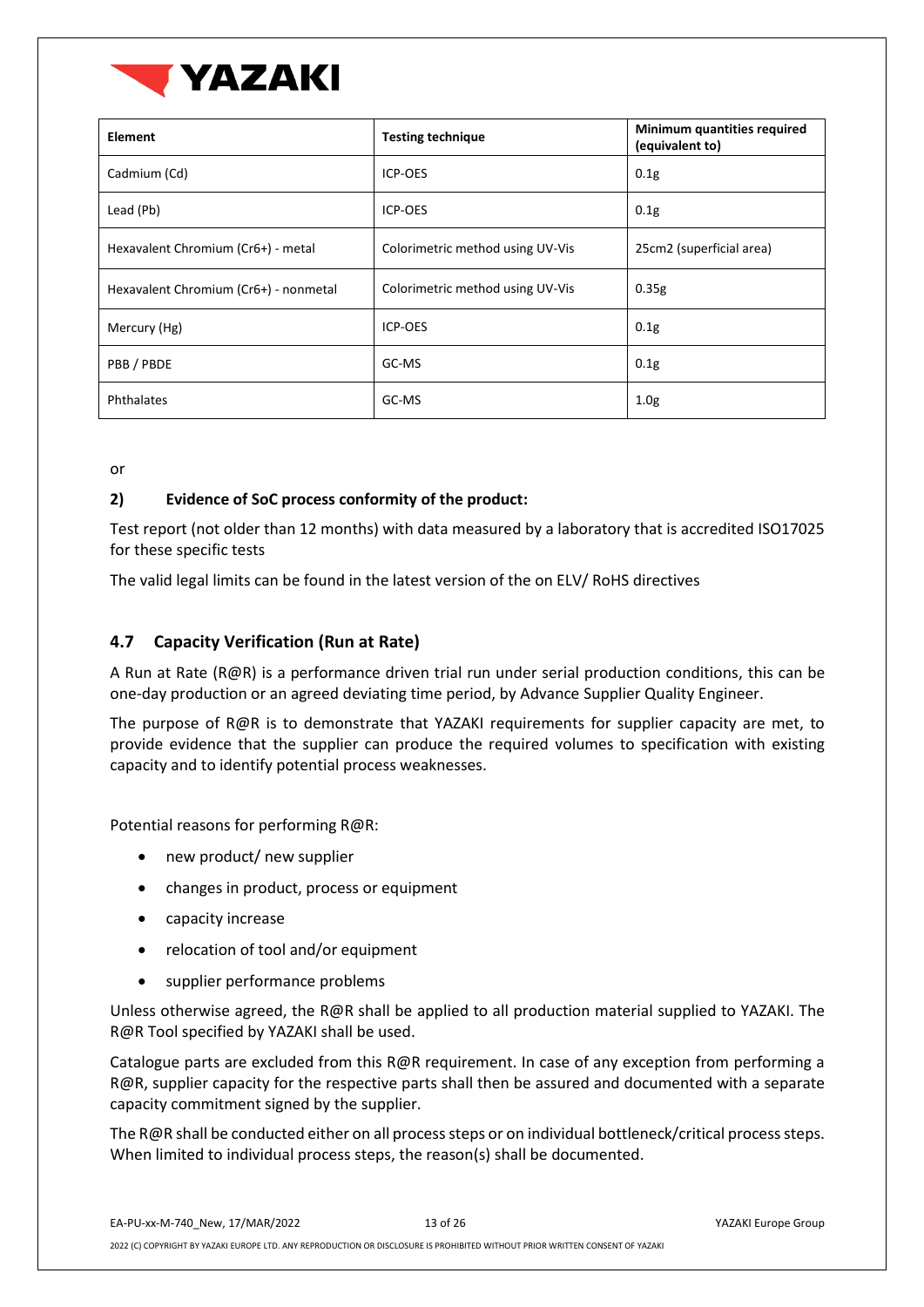

R@R result shall be provided using the YAZAKI R@R Verification Form signed by the Supplier.

The signed form R@R Verification is required for PPA/PPAP documentation.

## <span id="page-13-0"></span>**4.8 CQI/Qualification of Special Processes**

The AIAG (Automotive Industry Action Group) is publisher of the CQI guidelines (Continuous Quality Improvement). CQI formats are available at [http://www.aiag.org/.](http://www.aiag.org/)

For suppliers and sub-suppliers dealing with special processes according to AIAG, relevant CQI-guidelines shall be considered.

If the result shows findings of the type "Need for Immediate Action" or "Fail Findings", the supplier shall inform YAZAKI immediately and provide an action plan.

#### <span id="page-13-1"></span>**4.9 Customer's Property**

All tools for manufacturing, testing or inspection equipment belonging to YAZAKI or customers of YAZAKI shall be permanently marked to clearly show that they are property of YAZAKI or of the customer of YAZAKI. These tools shall only be used for YAZAKI products, unless an authorization in writing exists.

Tools cannot be relocated to other manufacturing location or subcontracted to 3<sup>rd</sup> parties without prior written approval from YAZAKI.

#### <span id="page-13-2"></span>**4.10 Packaging**

Material packaging is part of the PPA/PPAP and as such to be agreed and validated during project phase, prior to PPA/PPAP approval. Packaging material must be according to REACH regulation, Packaging directive, customer and local requirements. A **`Packaging Specification`** template is available at the YAZAKI Supplier Portal. For further details see `YAZAKI Supplier Logistics Manual´

#### <span id="page-13-3"></span>**4.11 Communication of Approval**

SQE will notify supplier with a documented approval or rejection of the IS and PPAP submission. In the event of rejection, YAZAKI Purchasing will be notified for consideration in tool payments. Until Full Approval, Green PPAP, complete tool payment to supplier will not be done.

#### <span id="page-13-4"></span>**4.12 Safe Launch**

Safe Launch planning is designed to protect both YAZAKI and the supplier during the initial phases of product supply. A Safe Launch process shall be implemented to detect symptoms of potential issues in new processes and to ensure that new launches are defect free. To accomplish this, a Safe Launch Plan shall be agreed during the planning phase. During Safe Launch, an increased frequency of inspection and monitoring shall be performed on designated and other agreed characteristics.

The supplier nominates an empowered interdisciplinary team with defined responsibilities to ensure the conformity of the parts and to analyze and eliminate internal rejects in a timely manner.

In general, the Safe Launch phase starts with the PPA/PPAP submission and extends until start of production (SOP of the YAZAKI customer) + 90 days, unless otherwise specified by YAZAKI. The program duration may also be specified by a quantity of product.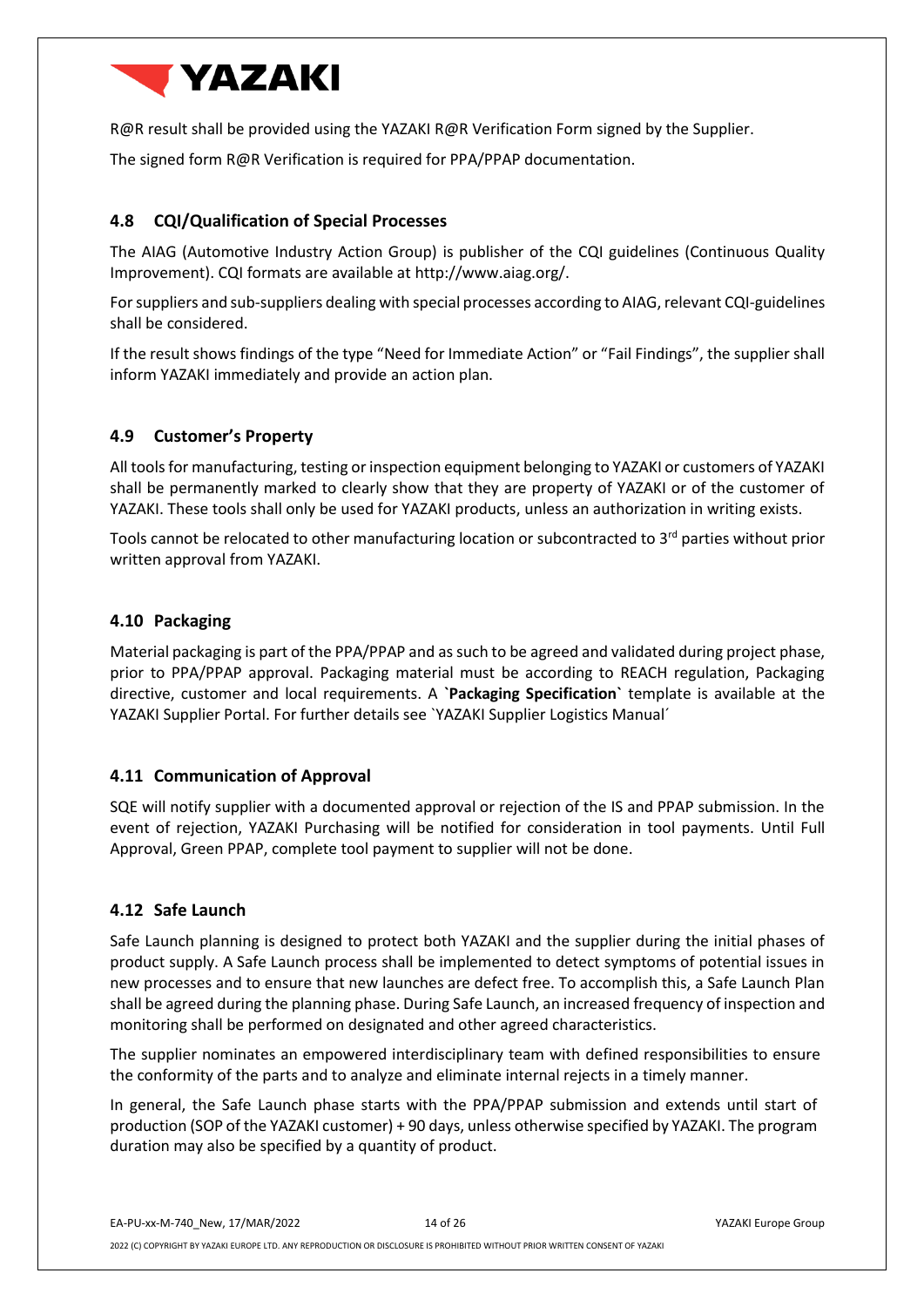

Zero defect supplies during the entire Safe Launch phase and fulfillment of all agreed criteria qualify the supplier for an exit out of the Safe Launch phase.

Any defect discovered during the Safe Launch Phase resets the event to "0" and the Safe Launch Phase is restarted.

Filled in Safe Launch forms, inspection raw data and capability charts shall be submitted on agreed frequency to YAZAKI by means of the information exchange platforms defined by YAZAKI.

## <span id="page-14-0"></span>**5 Electronic components**

For suppliers who develop and/or produce, assemble or test electronic components (particularly semiconductor devices, passive components and LED components) the additional, specific requirements described in section 5 shall be applied

## <span id="page-14-1"></span>**5.1 AECQ**

Suppliers who develop and/or produce, assemble or test electronic components shall at a minimum fulfill the respective qualification standard from the Automotive Electronics Council (AEC; e.g. AECQ 100; AECQ 101; AECQ 200). Exceptions or deviations to above, shall be communicated to and agreed with YAZAKI.

#### <span id="page-14-2"></span>**5.2 IPC Standards**

IPC enables reliable, high-quality electronics by developing the trusted standards that drive the global electronics industry's success. Implemented industry-wide, our standards simply communicate and clarify expectations for everyone within the industry. IPC standards help ensure superior quality, reliability and consistency in electronics manufacturing. [\(https://ipc.org/\)](https://ipc.org/).

Consider the requirements of last issued IPC Tree to the comparable mode of component type (ex. PCB Panel, Full Assembly PCB)

#### <span id="page-14-3"></span>**5.3 Robustness Validation**

The supplier shall provide their approach to robustness validation in the development phase. In addition, the procedure of robustness validation shall be made available to YAZAKI for review and approval. For further information, refer to ZVEI – Handbook of Robustness Validation.

#### <span id="page-14-4"></span>**5.4 Mission Profile for Electronic Components**

YAZAKI may issue a series of work documents to be considered by the supplier:

- Mission Profile
- Statement of Work (SOW) and/or
- Manufacturing Process items at customer (PCB Assembly, Displays, etc Technical Manufacturing Rules and Conditions)
- Technical Cleanliness Requirements according VDA19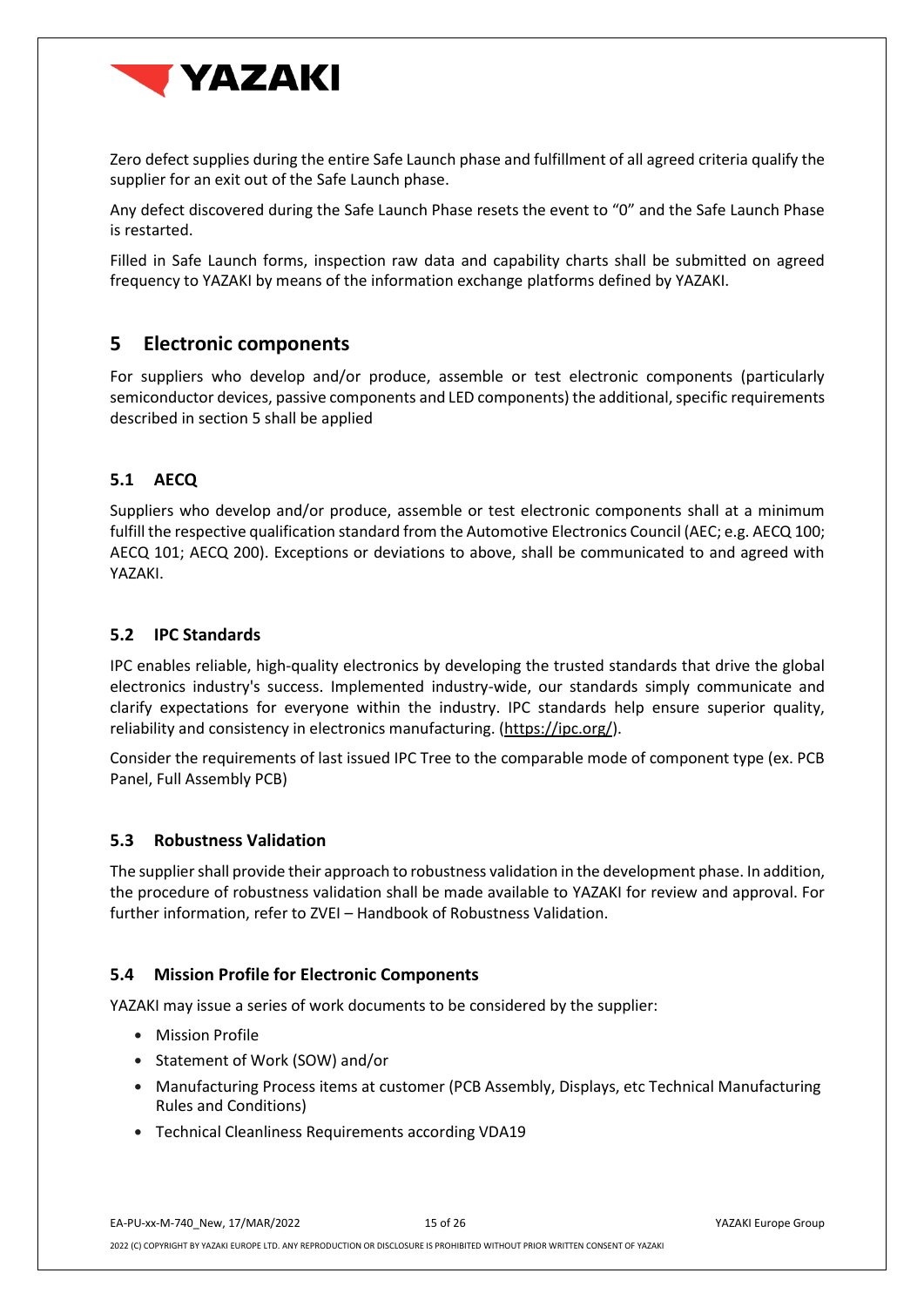

#### <span id="page-15-0"></span>**5.5 Software and Components with Embedded Software**

Suppliers who develop or supply software or electronic components with integrated software shall demonstrate the capability of their software development process according to Automotive SPICE or an equivalent standard. Unless otherwise agreed, the software development capability level 3 needs to be fulfilled according to the VDA Volume "Automotive SPICE Process Assessment Model" for processes which are part of the "VDA process scope.

YAZAKI retains the right to carry out an assessment at the supplier's location.

If the agreed software development process capability level cannot be achieved, the supplier shall provide an action plan including an adequate time schedule to achieve the agreed software development process capability level."

#### <span id="page-15-1"></span>**5.6 Functional Safety**

When safety-relevant electronics and/or software (product or services) are included in the scope of supply, then supplier shall be "state-of-the-art" and comply with ISO 26262.

Safety-relevant parts, their documentation and the drawings shall be marked as such so that they can be clearly identified throughout the development phase and series production process.

On RFQ, the SoW defines the roles, schedule and ISO 26262 requirements applicable.

#### <span id="page-15-2"></span>**5.7 Counterfeit electronic components**

Distributors / suppliers of electronic components shall provide evidence of genuine components prior to supplying YAZAKI. Based on the receiving YAZAKI manufacturing plant requirements, supplier must submit minimum evidence, but not limited to, pictures of component packaging, packaging label and component marking. The affected YAZAKI manufacturing plant can verify the evidence provided with the original component manufacturer (OCM) and all related costs (warranty field cost, revalidation, etc.) will be charged in case any deficiency is detected.

Distributors / suppliers are obliged to demonstrate capable component management to avoid any infiltration of counterfeit components at any time.

## <span id="page-15-3"></span>**6 Production Requirements**

While the production operations ultimately determine the quality of product, ensuring consistent quality also depends on the capability of supporting processes. The processes described in this section do not directly determine or improve product quality, but failure of these processes has the potential to adversely affect product quality.

#### <span id="page-15-4"></span>**6.1 Modified Parts**

For YAZAKI-nominated (design) parts, no modifications will be accepted without YAZAKI's written approval. This applies to all modifications suggested or requested by supplier, YAZAKI and OEM. For non-YAZAKI nominated parts, supplier shall inform YAZAKI in writing according to the Supplier Initiated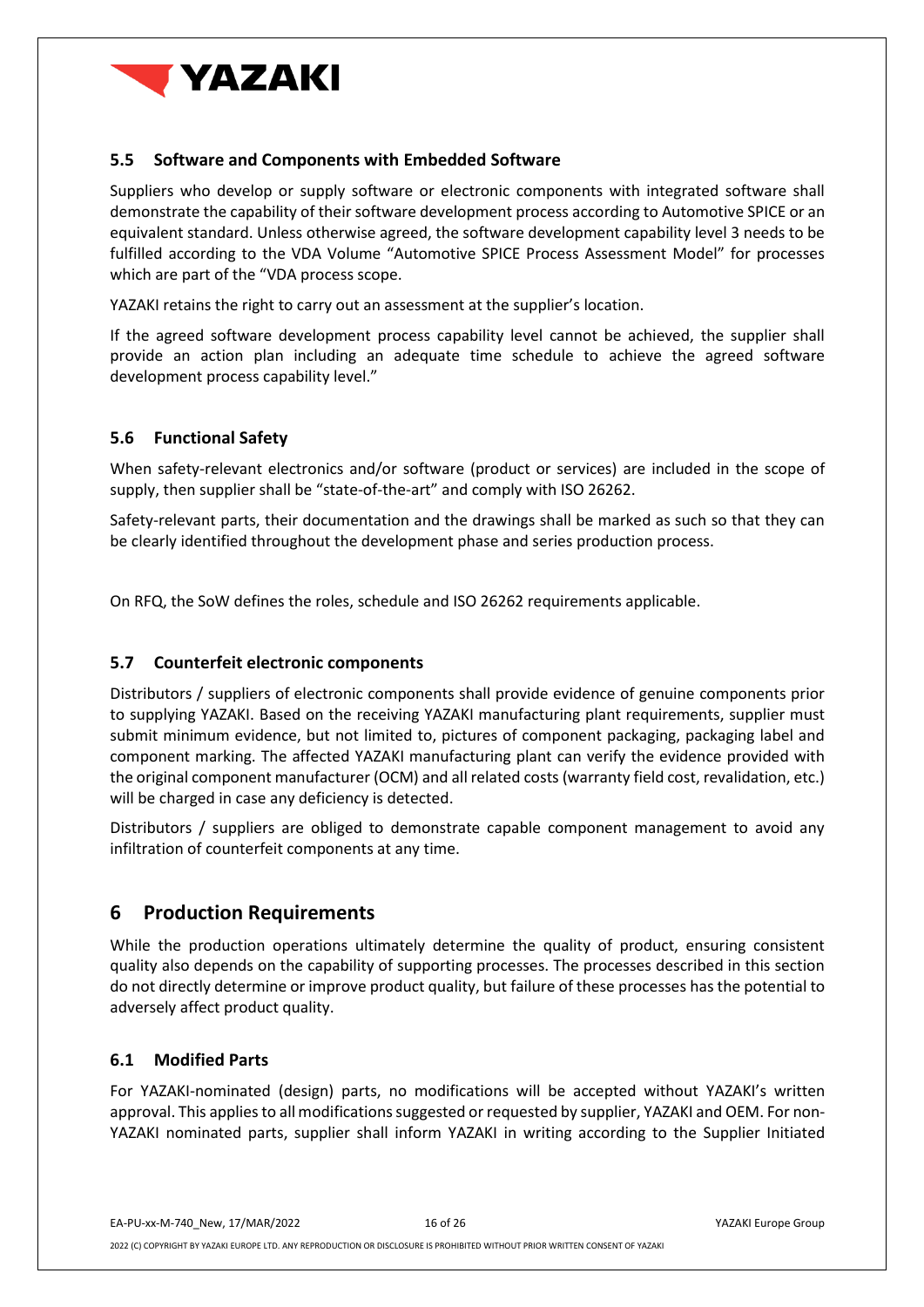

Change Request (SICR) process (see [6.1.3\)](#page-17-0) with appropriate documentation about any modification, 90 days, prior to first shipment of parts. In all cases a new PPA/PPAP shall be submitted.

The effects of any change, including those changes caused by sub-suppliers, shall be assessed, verified and validated to ensure compliance with YAZAKI requirements prior to implementation. The evidence of risks associated with the change shall be documented and assessed.

Any intended change, deviating from the latest PPA/PPAP approval, shall be communicated to YAZAKI to allow for a timely review and approval by YAZAKI.

A "Change" refers to all situations referenced in AIAG PPAP Manual and/or VDA Volume 2, Trigger matrix of Part history.

#### <span id="page-16-0"></span>**6.1.1 Change Categories**

A modification may be due to any of the following which could affect fit, form or function:

- A. Part modifications:
	- Dimensions
	- Raw material
	- Technical specification (Performance / Test method / Handling Manuals)
- B. Change of supplier or site (Material or service)
- C. Process change:
	- New tool
	- Tool modification
	- Process modification
	- New process / technology
- D. Plant change:
	- Production / Tool transfer to a different plant
	- Pick-up location change

For any above **modification affecting the material of supplied components,** a new MDS shall be submitted to YAZAKI via IMDS system and samples shall be sent by the supplier to PTC testing Centre for SoC testing free of charge or provide a SoC test report. See also 4.6.

The supplier is responsible for any modification (independent from originator of the change) affecting the product they supply.

#### <span id="page-16-1"></span>**6.1.2 Change Notification across the Supply Chain**

YAZAKI Europe must also be informed in advance with **submission of a SICR in the YAZAKI Supplier Portal** when products / parts manufactured by suppliers' subcontractors and when a modification (see [6.1.1\)](#page-16-0) is proposed in response to a subcontractor request or any OEM request via sub-tiers.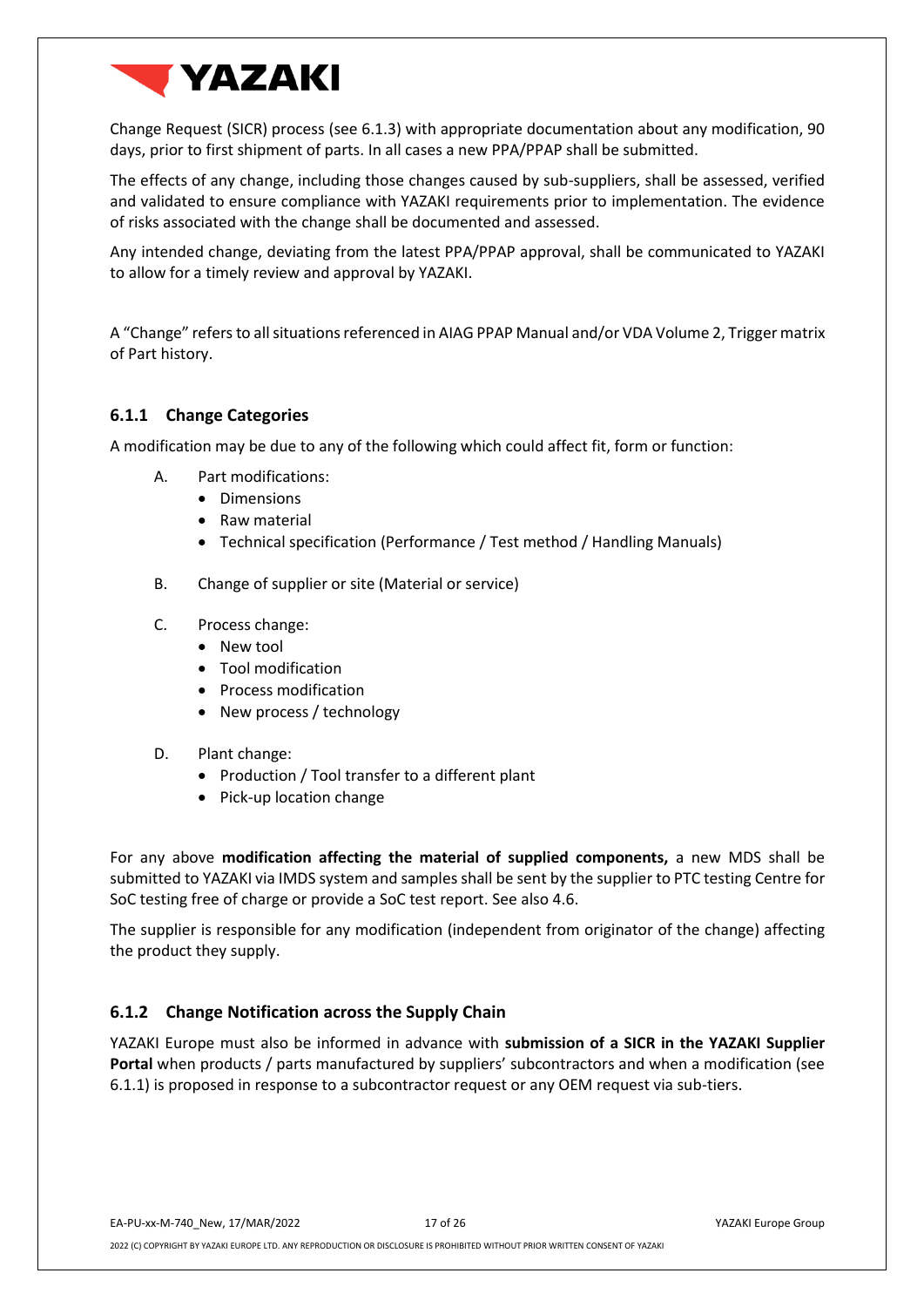

#### <span id="page-17-0"></span>**6.1.3 Process Steps**

- A. Submission of SICR form, duly filled out, **at least 90 days** prior to implementation date on the **YAZAKI Supplier Portal** including detailed information explaining the change / modification. See also specific info at the YAZAKI Supplier Portal.
- B. SICR info will be analyzed upon receipt. Depending on the modification type, additional samples might be required at YAZAKI Europe Pilot plant for functional testing (see [4.3\)](#page-9-2) and at PTC Testing Centre for SoC tests. Alternatively, to the submission of samples for the SoC test, supplier shall provide a SoC test report (se[e 4.6\)](#page-11-1). Please contact the YAZAKI SQE.
- C. Provision of a change implementation schedule to affected YAZAKI manufacturing plants.
- D. Provision of evidence about security stock level to ensure parts delivery during any change related production down time. In the event of irreversible modifications, the security stock must be validated together with affected YAZAKI manufacturing plants prior to implementation of the modification, and records kept and made available to YAZAKI (if required).
- E. Identification of new / changed part level. Whenever a change occurred packaging of the next three consecutive deliveries to YAZAKI manufacturing plants must be identified with an orange or otherwise agreed label with information, the SICR ID, SICR description, YPN and SPN.

#### <span id="page-17-1"></span>**6.2 Annual Product Verification**

Verification testing shall be performed annually to ensure the intended design requirements are maintained. All applicable documents shall be updated to reflect product performance throughout production, including updates to the original PPAP (or equivalent) submission and dimensional annual layout. All appropriate design verification documentation must be made available within 48 hours upon YAZAKI's request.

This Annual Requalification shall be agreed with AQSE for every specific project by mentioning it in the Control Plan and needs to be linked also with OEM specific requirements.

#### <span id="page-17-2"></span>**6.3 Deviations / Concessions**

Deviations / Concessions will only be considered for a specific quantity of parts / products or a specific time frame and must be documented and signed by a YAZAKI Design Engineer and YAZAKI SQE

#### <span id="page-17-3"></span>**6.3.1 Deviation**

A Deviation is a written request from a supplier to knowingly manufacture parts/products which in some way, do not conform exactly to specification i.e. supplier cannot produce parts according to specification and requests YAZAKI for deviation approval.

#### <span id="page-17-4"></span>**6.3.2 Concession**

A concession is the written request from a supplier to ask YAZAKI to accept and use parts already made / in transit, which do not conform to specification, and which the supplier has only become aware of after manufacture.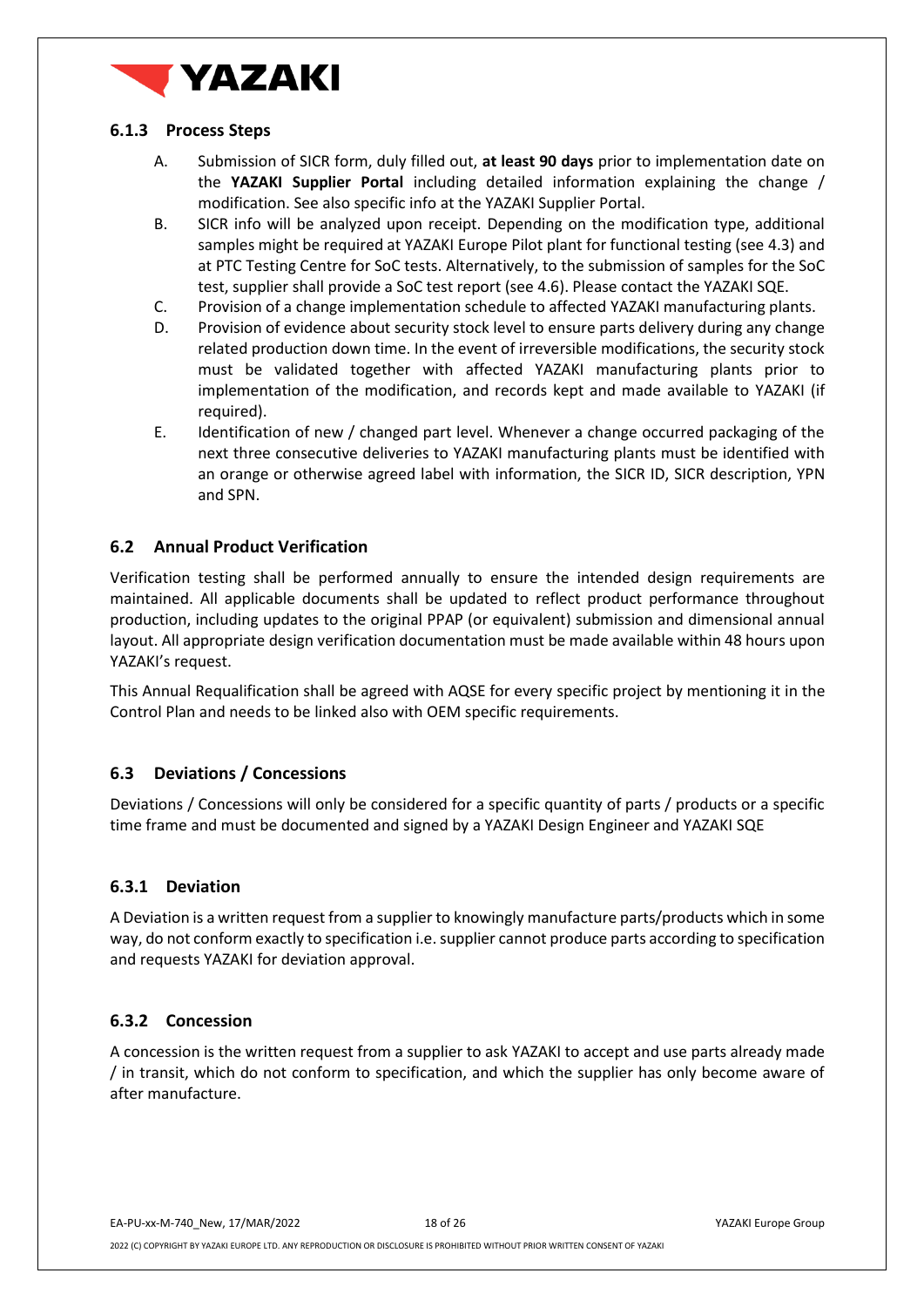

#### <span id="page-18-0"></span>**6.3.3 Handling of Deviations / Concessions**

Deviations/ concession shall be communicated by using the CDAR form (Component Deviation Approval Request). The CDAR form is available at the YAZAKI Europe Supplier Portal. YAZAKI's decision on a deviation / concession will always be given in writing. Representative samples should be submitted with the CDAR form to the responsible SQE who will further coordinate with related Engineering Department and SQA of the affected YAZAKI manufacturing plant. If YAZAKI accepts the deviations / concessions, each delivery must be identified with a label "Deviation / Concession 'X'".

#### <span id="page-18-1"></span>**6.4 Product Traceability**

Products supplied to YAZAKI shall be traceable up to batch production or up to a maximum of 8 hours of production, whichever is smaller. Supplier shall ensure that the traceability plan maintains its integrity all the way back to each production step and inspection lot across the entire supply chain.

The traceability plan must be agreed with YAZAKI on the supplier's initiative and installed in enough time before PPA/PPAP submission. YAZAKI specific requirements for traceability must be taken into consideration.

#### <span id="page-18-2"></span>**6.5 First In First Out inventory control**

Suppliers are responsible to have inventory control systems that positively identify and control obsolete material to prevent inadvertent shipment to the YAZAKI. Where feasible, suppliers shall maintain First In First Out (FIFO) inventory management practice. The system for FIFO control must ensure controls extend to rework/repair, test activity and off-site (sub-contract) processes.

#### <span id="page-18-3"></span>**6.6 Sub-supplier Management**

YAZAKI suppliers are responsible for the development of their sub-suppliers. They shall have the necessary process, competence and resources to manage their sub-suppliers (including directed-buy suppliers and outsourced processes) and monitor their performance. They shall also ensure that the sub-suppliers comply with all the requirements contained in this Manual.

An intent to change a sub-supplier shall be communicated well in advance to YAZAKI. The change of a sub-supplier can only be implemented upon prior approval by YAZAKI. See section 6.1.2 – Change Notification across the Supply Chain. Subsequently, Production Part Approval Process (PPA/PPAP) shall be performed.

YAZAKI reserves the right to participate in audits and assessments of sub-suppliers regarding quality management systems, processes, products etc. jointly with the YAZAKI supplier, YAZAKI 's customers or a third party assigned by YAZAKI. Advance notice will be given. YAZAKI participation in a sub-supplier audit does not absolve the YAZAKI supplier from their responsibility to properly monitor and develop the sub-supplier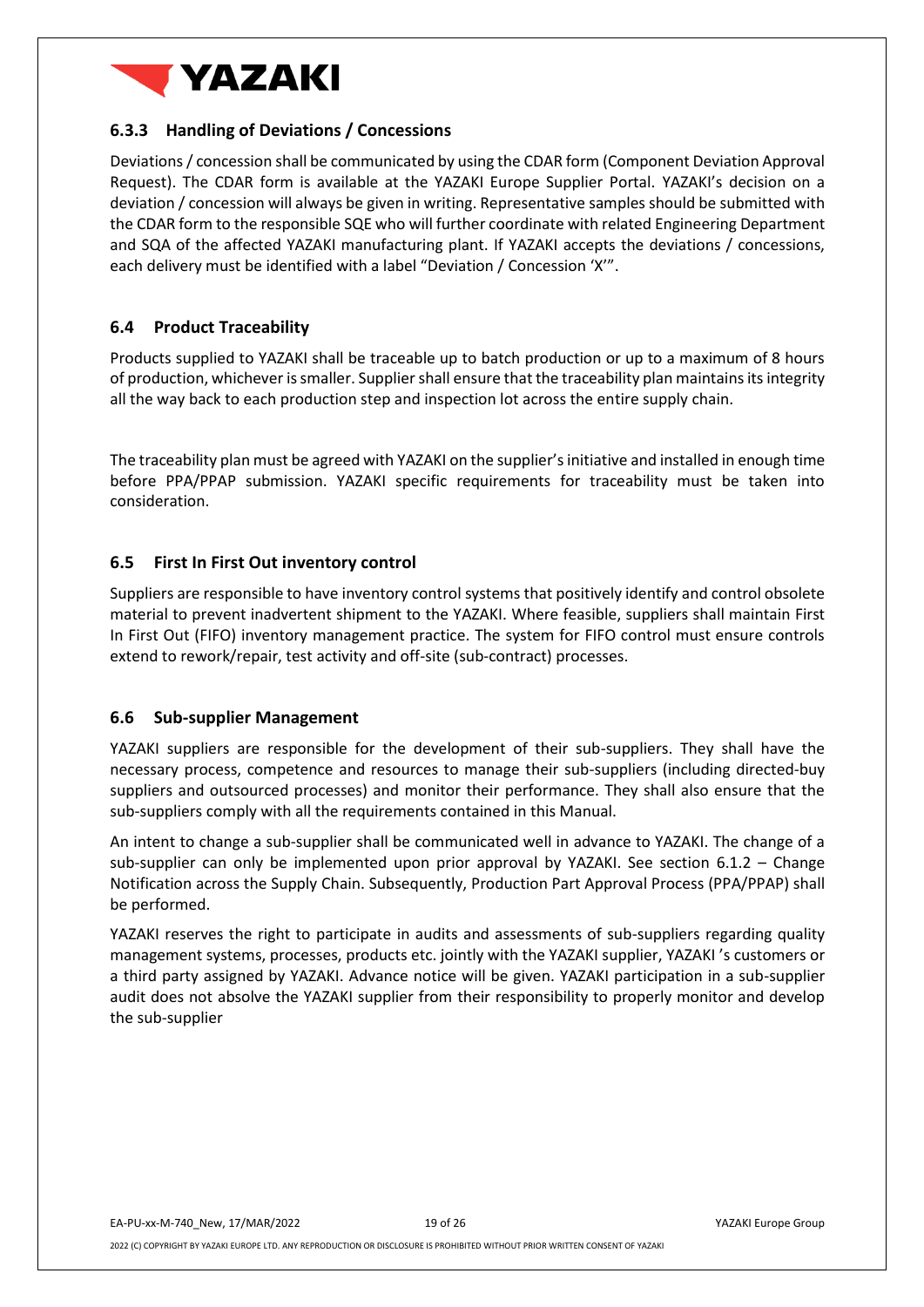

#### <span id="page-19-0"></span>**6.7 Records Retention Table**

| <b>Document Type</b>                                              | <b>Examples</b>                                                                                                                                                                                                                                                           | <b>Must be retained for</b>                                                                                                                                                                                                                                                                                                                         |
|-------------------------------------------------------------------|---------------------------------------------------------------------------------------------------------------------------------------------------------------------------------------------------------------------------------------------------------------------------|-----------------------------------------------------------------------------------------------------------------------------------------------------------------------------------------------------------------------------------------------------------------------------------------------------------------------------------------------------|
| APQP and PPAP documentation<br><b>Quality Performance records</b> | Production part approvals, APQP records,<br>Technical specifications, drawings, process<br>flow charts, FMEA, control plans,<br>manufacturing instructions,<br>Control charts, inspection and test results,<br>product audits, lay-out inspection,<br>functional testing, | at least 15 years after product /<br>part or herewith processed final<br>product has been placed on the<br>market or the length of the time<br>that the part (or family of parts) is<br>active for production and service<br>requirements<br>plus, one calendar year<br>unless otherwise specified by<br>YAZAKI or any OEM specific<br>requirements |
| Product Safety related records                                    | Safety relevance and conformity, Critical<br>Characteristic                                                                                                                                                                                                               | A minimum of 20 years from the<br>date of manufacture                                                                                                                                                                                                                                                                                               |

## <span id="page-19-1"></span>**7 Performance Measurements and Corrective Actions**

YAZAKI recognizes that the performance of the supply base has a direct and immediate impact on organizational performance. In response to this, YAZAKI has developed a system for the measurement and evaluation of supplier performance. The indicators resulting from this process are compiled every month and are reviewed and evaluated at all levels of the YAZAKI organization. These measurements are shared by Category SQE, for HIS review.

#### <span id="page-19-2"></span>**7.1 Non-conforming material and Corrective action response**

It is in the interest of both YAZAKI and the supplier, to identify and address non-conforming parts as quickly as possible. Suppliers shall take all necessary actions to respond to non-conforming product that reach a YAZAKI facility (production site, warehouse, etc.). Every effort is taken to investigate and document non-conformances and to notify the supplier immediately.

All costs (sorting, handling, shipping, rework and inspection report costs) associated with addressing a non-conformance will be the supplier's responsibility. These costs may include any secondary costs incurred by YAZAKI resulting from a non-conformance, such as the costs associated with tear down, reassembly, re-testing, and logistics support.

## <span id="page-19-3"></span>**7.1.1 Treatment of Complaints / Rejections**

The supplier is responsible for the quality of parts/products delivered at all times, starting from nomination of the supplier until end of project/product lifetime, EOP + 15 years (or other defined on SoW). Supplier is also responsible for delivery of the correct parts / products, to the correct YAZAKI Europe location. The supplier's responsibility is not only for his individual part, but also for any concerns / rejections / recalls etc. with YAZAKI products/ parts which have been produced using supplier's defect / suspect product/parts and are related to those defect / suspect product /parts. Whenever a quality concern has occurred, the next three deliveries, with conformance confirmed, must be identified with an **extra green label**.

## <span id="page-19-4"></span>**7.1.2 Treatment of Quality & Logistic Complaints / Rejections**

The supplier shall apply the eight disciplines (8D) root cause analysis problem solving methodology and have evidence of official training on problem solving techniques.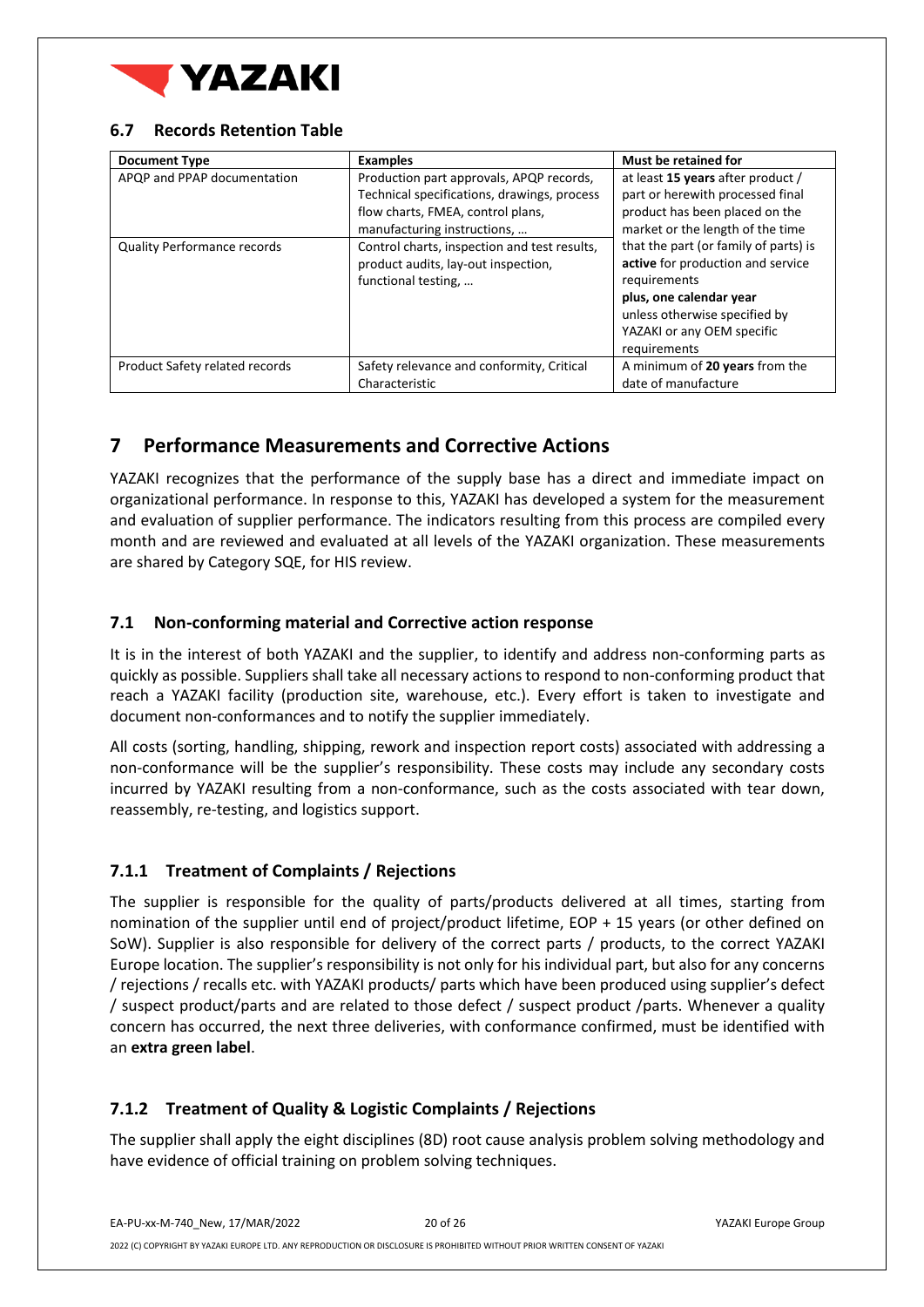

The supplier must provide to YAZAKI facilities an 8D report which must be in the English language, and which upon closure, clearly defines and verifies corrective actions implemented to eliminate the root cause.

This process must be carried by the supplier using the web-based YAZAKI Global Quality Reporting System for Components (GQRS-C) (https://gpdb.yazaki-europe.com/sm\_apps/). User Manuals are posted in the portal, if necessary, further guidance / advice on the correct use of this system can be obtained from the SQA and/or SQE.

#### <span id="page-20-0"></span>**7.1.3 Responsiveness / Pro-Activeness**

Suppliers are selected because of their competence, qualification and particular commodity experience in an automotive environment. This includes that suppliers must be responsive and proactive for the entire life of the product.

#### Design and Development phase:

Supplier is responsible to mention risks, advantages and disadvantages related to possible tools during RFQ negotations related to their investment proposals.

Suppliers must assist YAZAKI project teams to find the best technical solutions at competitive prices, without compromising the required level of quality.

#### Production phase:

Suppliers must be committed to provide the necessary resources to resolve any concerns as top priority.

#### Post-production phase:

Suppliers must be committed to support and take responsibility for any concerns occurring after production phase i.e. field claims, warranty concerns.

#### <span id="page-20-1"></span>**7.1.4 Immediate Corrective Action**

The supplier shall name a ´Champion´, who is the responsible contact person, for each supplier manufacturing location. When YAZAKI and associated companies receive products from more than one supplier manufacturing location, the supplier shall name a European coordinator to assist communication.

Production flow interruption: In the event of non-conformities, the supplier must provide corrective actions necessary to ensure YAZAKI production without interruption. These actions may include sorting, rework, containment, immediate replacement of defectives, and identification of `OK` parts / materials, and the presence of the supplier's personnel in the YAZAKI facilities affected, at supplier´s cost. Suppliers must respond within 24 hours (maximum) when notified of a concern.

Agreed containment action may include visits of specific supplier personnel to YAZAKI facilities to review / analyze the concerns. This is in addition to supplier personnel who may be carrying out sort / rework activities, as referred to above.

Suppliers shall provide YAZAKI with an initial 8D root cause analysis report using the GQRS-C portal, identifying containment actions (3D) within 24 hours. The appropriate YAZAKI SQA personnel responsible for handling the concern must review and approve the proposed supplier actions.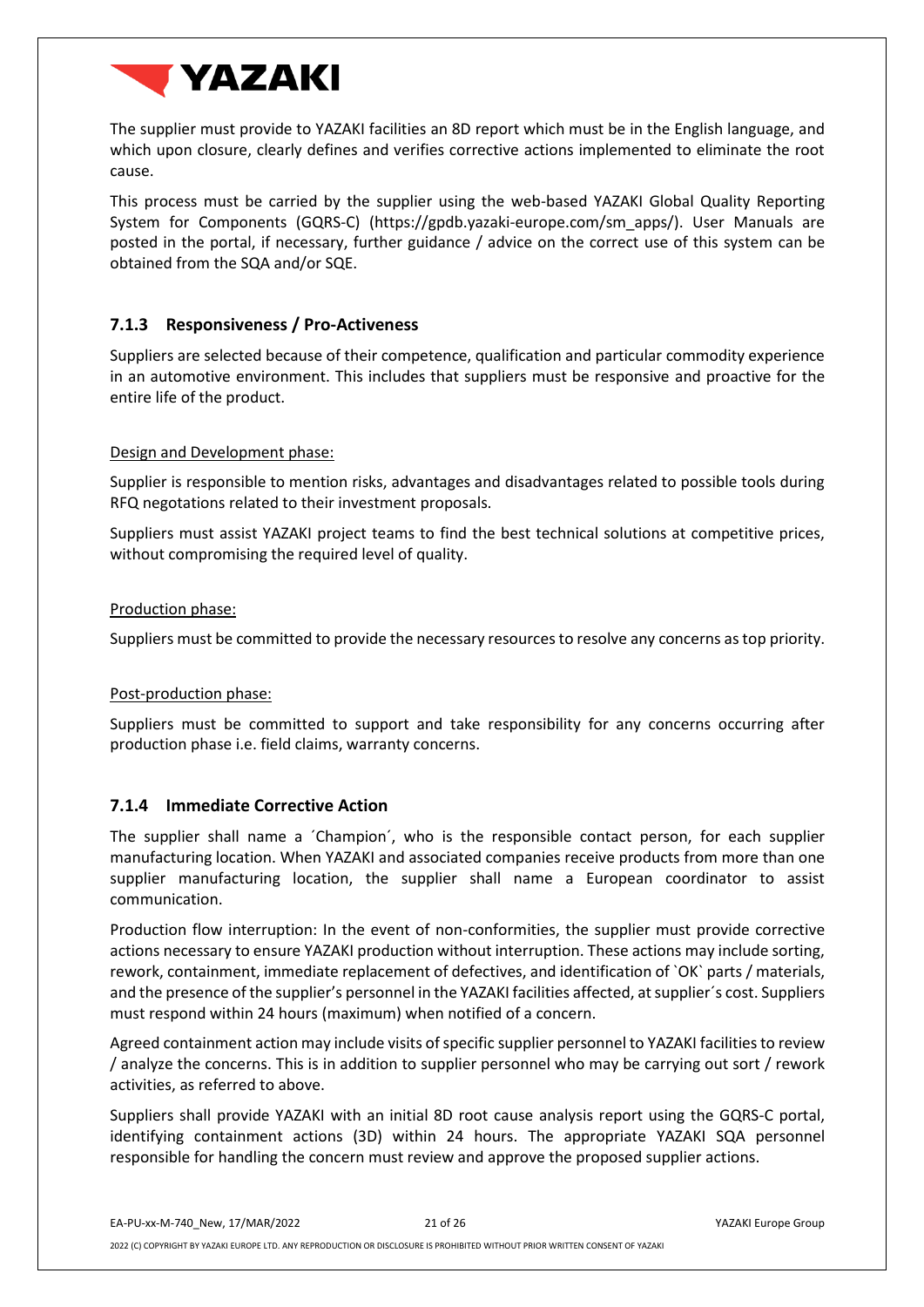

### <span id="page-21-0"></span>**7.1.5 Permanent Corrective Action**

Suppliers must provide YAZAKI with 8D root cause analysis report within 10 working days with an 8D report detailing complete corrective action.

A corrective action-timing plan (in conjunction with 7.1.4 above), must be submitted to the appropriate SQA personnel, who must approve the proposed plan / actions.

#### <span id="page-21-1"></span>**7.1.6 Customer Line Returns and Warranty Returns to YAZAKI**

If supplier responsibility is identified, customer line returns and warranty returns will be managed as quality incidents and reported in the GQRS-C portal. The same process applies as explained in section [7.1.1.](#page-19-3) For warranty/field claims, supplier is still responsible for their components even project is end of life, EOP +15 years (pr other period mention on SoW).

#### <span id="page-21-2"></span>**7.1.7 Repetitive Problems**

A repetitive problem indicates that the corrective actions according to 8D report were not effective or not implemented. Moreover, the effectiveness of the corrective action was not verified, as required by the 8D process.

In the case of repetitive problems, YAZAKI may request supplier's senior management to visit the YAZAKI Europe plant to propose and commit to a complete business action plan.

Supplier shall provide 100% inspection and identification of purchased parts/products until the problem is eliminated (Controlled Shipping), and if requested by YAZAKI, must agree to a process audit at the relevant supplier facility.

#### <span id="page-21-3"></span>**7.1.8 Cost of Non-Quality**

In the case of quality and supply concerns caused by suppliers and accepted as justified by the supplier, all direct and indirect costs incurred at YAZAKI in particular for exceeding delivery dates, labor, materials, additional freight, lack of output, plus any other associated costs will be fully charged back to the delinquent supplier. This will be based upon the data collected via the GQRS-C portal (Cost Agreement) related to the length / magnitude of the concern /rejection.

#### <span id="page-21-4"></span>**7.2 Quality Objectives - Quality Improvement Plan**

Suppliers are expected to use the lessons learned from each incident to improve production process, product design, or underlying business systems. The goal is to eliminate the possibility of similar incidents, not only by making procedural and process adjustments on the manufacturing floor, but by removing the environment that allowed the issue to surface. Lasting improvement requires correcting the systems and strategies that support the production process.

In addition to responding to identified non-conformances, suppliers should use statistical data to continually evaluate and refine their processes. This evaluation should include analysis of quality out of control indications, high PPM, scrap, downtime, and warranty failures. The clear objective of this analysis must be reduction of variation with the finished product. The supplier shall have on-going, active improvement projects that target two or three of the largest problem areas and be able to demonstrate a positive trend in reducing incidents and repeat occurrences.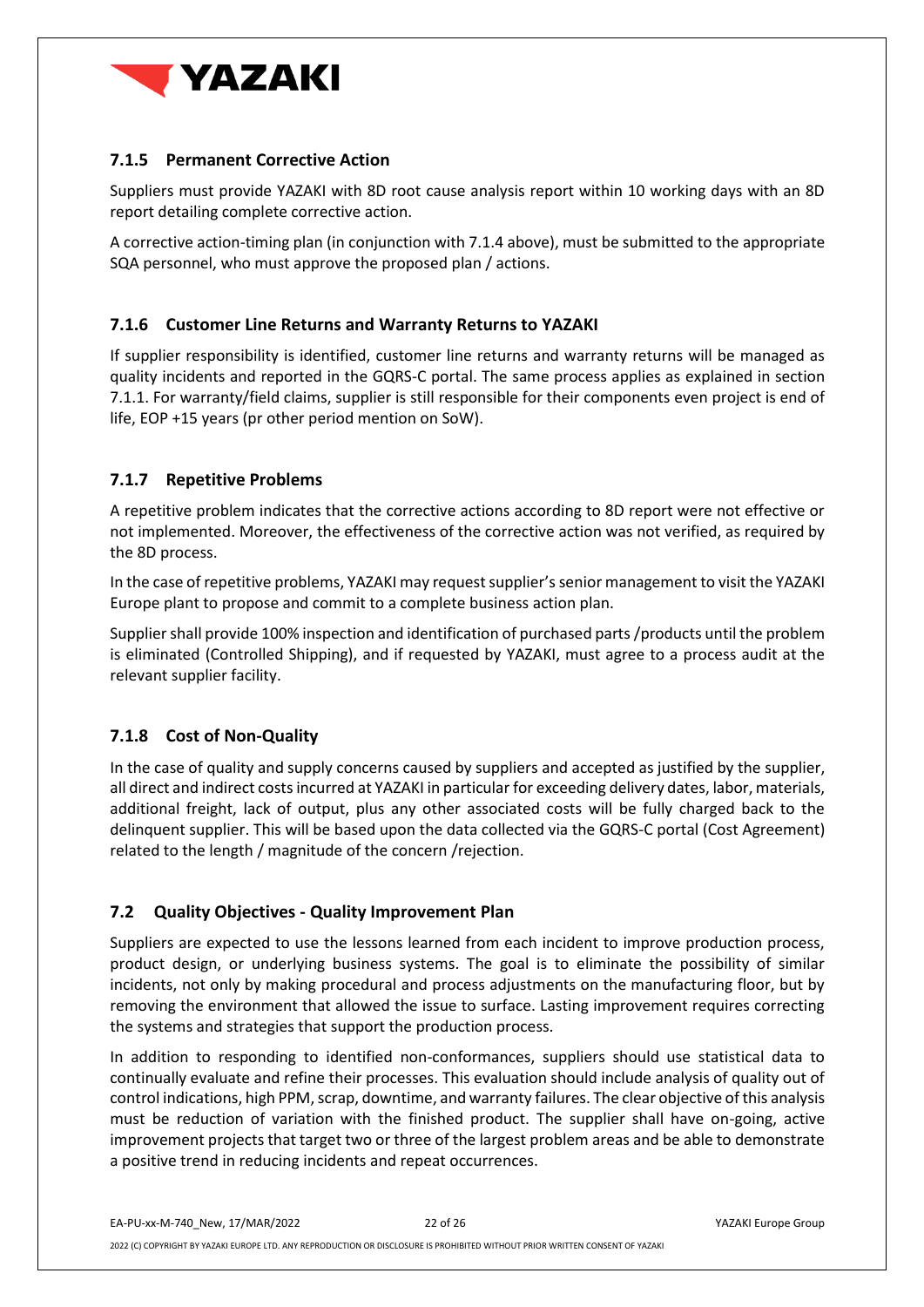

### <span id="page-22-0"></span>**7.2.1 Zero Defects Philosophy**

All suppliers are expected to drive **Zero Defects Philosophy** throughout their supply chain, aiming to deliver defect free material at the required time. The ultimate quality target can only be zero PPM.

For suppliers defined as high impact, individual PPM Targets per project will be defined and specified, considering the product and technology as well as given customer requirements, in project specific documentation.

The **quality objective** on parts/products used on new projects i.e. projects in ramp-up prior to volume production, will be negotiated between SQE / supplier at the relevant time, but the ultimate target / objective will still be defect free deliveries (zero PPM).

#### <span id="page-22-1"></span>**7.2.2 Supplier Performance Evaluation / Supplier Score Card**

Supplier Quality & Logistic Performance is measured against following KPI´s:

- 1. PPM Performance
- 2. Rejection Performance Rejections per million (RPM)
- 3. 3D Reactivity Performance
- 4. 8D Reactivity Performance
- 5. Documentation Performance
- 6. Delivery Performance
- 7. Number of Rejections
- 8. Line-stop Performance
- 9. 3D Reactivity Performance of Customer Concern

Downgrading criteria: Subcategory fail (D level). The overall status (A, B, C, D level) is the sum of all KPI scores and considering the downgrading:

| <b>SCORE</b>               | LFVFL | <b>STATUS</b> |
|----------------------------|-------|---------------|
| $85 \leq$ Score $\leq 100$ |       | Preferred     |
| $67 \leq$ Score $<$ 85     | в     | Acceptable    |
| $50 \leq$ Score $< 67$     |       | Probationary  |
| $0 \leq$ Score $\leq 50$   |       | Unacceptable  |

For detailed information, refer to the YAZAKI Europe Limited Supplier Score Card Manual stored at the YAZAKI Supplier Portal.

#### <span id="page-22-2"></span>**7.2.3 Supplier Development / Quality Improvement Plan**

The supplier quality performance is monitored and is the base for deploying development activities to improve Quality, Cost, Delivery and Environmental objectives.

For suppliers defined as high impact and / or with a decreasing quality performance trend are expected to deliver a comprehensive **Supplier Quality Improvement Plan (SQIP)** for continuous improvement of their system, organization, etc., showing how Quality, Cost, Delivery and Environmental objectives are to be achieved.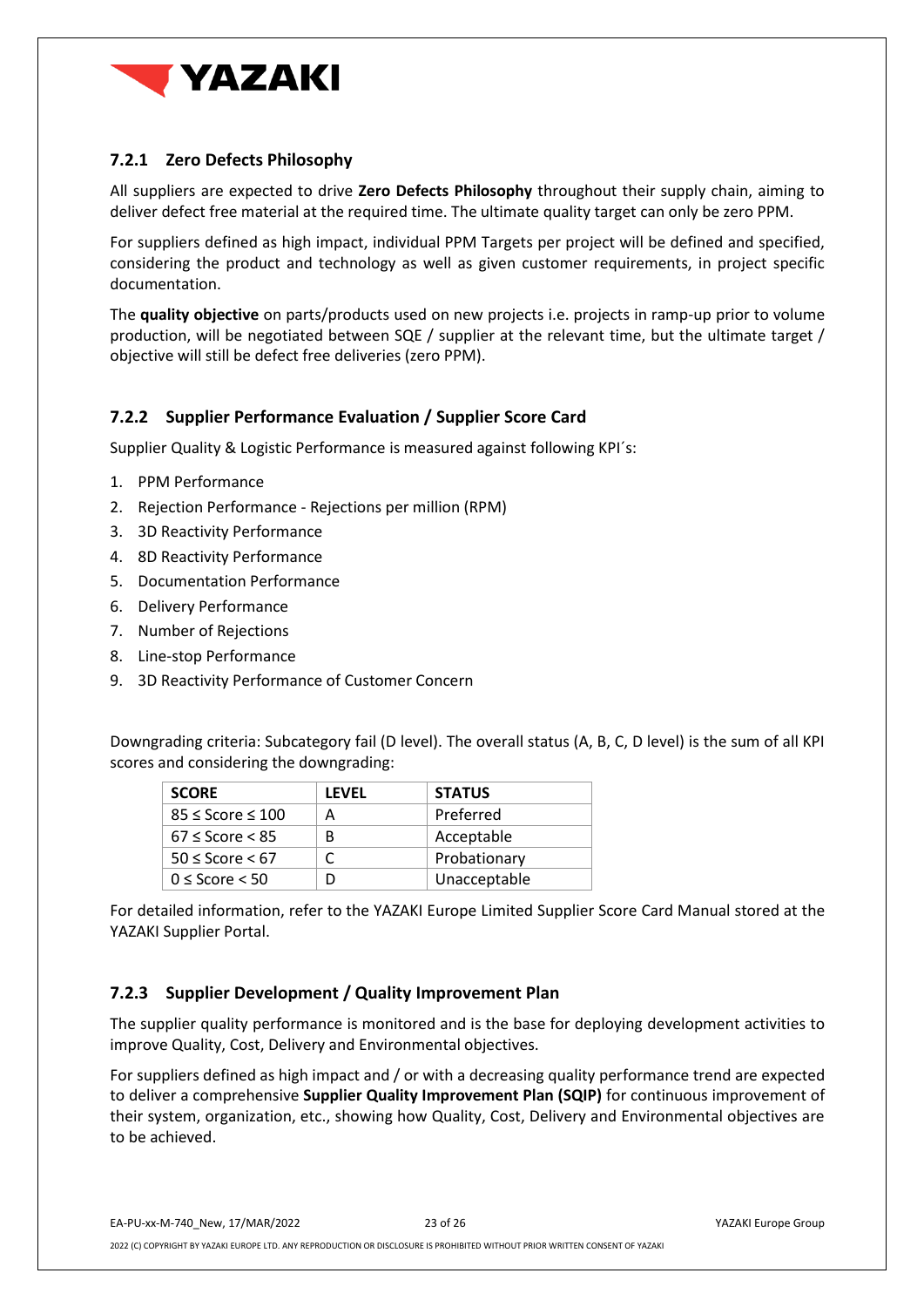

Individual **Quality Commitments** with quality objectives are set-up by the SQE and agreed with the Supplier on a yearly basis, at a minimum.

#### <span id="page-23-0"></span>**7.3 Supplier Audits**

Audits at supplier premises may be performed for following reasons:

- New supplier
- New supplier location
- New / additional business
- New process
- During APQP, before and or after PPAP/Product approval
- Poor performance
- After a major incident
- Other…

The supplier will be notified in advance in due time in comparison to the audit reason by the YAZAKI Auditor / SQE about any planned audit activity. The supplier is responsible to be well prepared for the audit including submission of the self-assessment in advance in order to assure the audit can be conducted in a proper way. The Audit format applied is the VDA 6.3 standard but can also be any other Customer specific assessment questionnaire.

YAZAKI reserves the right to charge the supplier for the expenses incurred if an unacceptable audit score level or preparation is detected during the on-site audit.

The related costs will be clearly communicated through YAZAKI Purchasing.

#### <span id="page-23-1"></span>**7.4 Continuous Improvement**

Suppliers to YAZAKI are expected to drive continuous improvement activities throughout the whole organization.

Besides the basic standards of high level housekeeping / 5S, Visual Management, Mistake Proofing tools (Poka-Yoke) and good problem solving methods, it is also recommended to implement and maintain a Lean Management philosophy and principles using tools such as Value Stream Mapping, Single Minute Exchange of Die (SMED), Overall Equipment Effectiveness (OEE), Kanban, Standardized Work, Total Productive Maintenance (TPM) etc. The respective SQE will verify the level of implementation during on-site visits / audits.

#### <span id="page-23-2"></span>**7.5 Supplier Performance Deviation Management - Escalation process**

SPDM with level of escalation is communicated through a notification letter that initiates and invites appropriate YAZAKI and supplier representatives with a formal agenda and appropriate meeting place and time to develop an improvement plan that will then be followed until the corrective actions are implemented and followed until the action is satisfactory.

SPDM De-escalation letter is sent to supplier when deviating performance is corrected.

More detailed information can be found o[n https://www.yazaki-europe.com/supplier](https://www.yazaki-europe.com/supplier) - Supplier Private area – Reference Document EA-PU-xx-P-632 Supplier Performance Deviation Management.

SPDM process is applicable to both Direct & Indirect Material suppliers.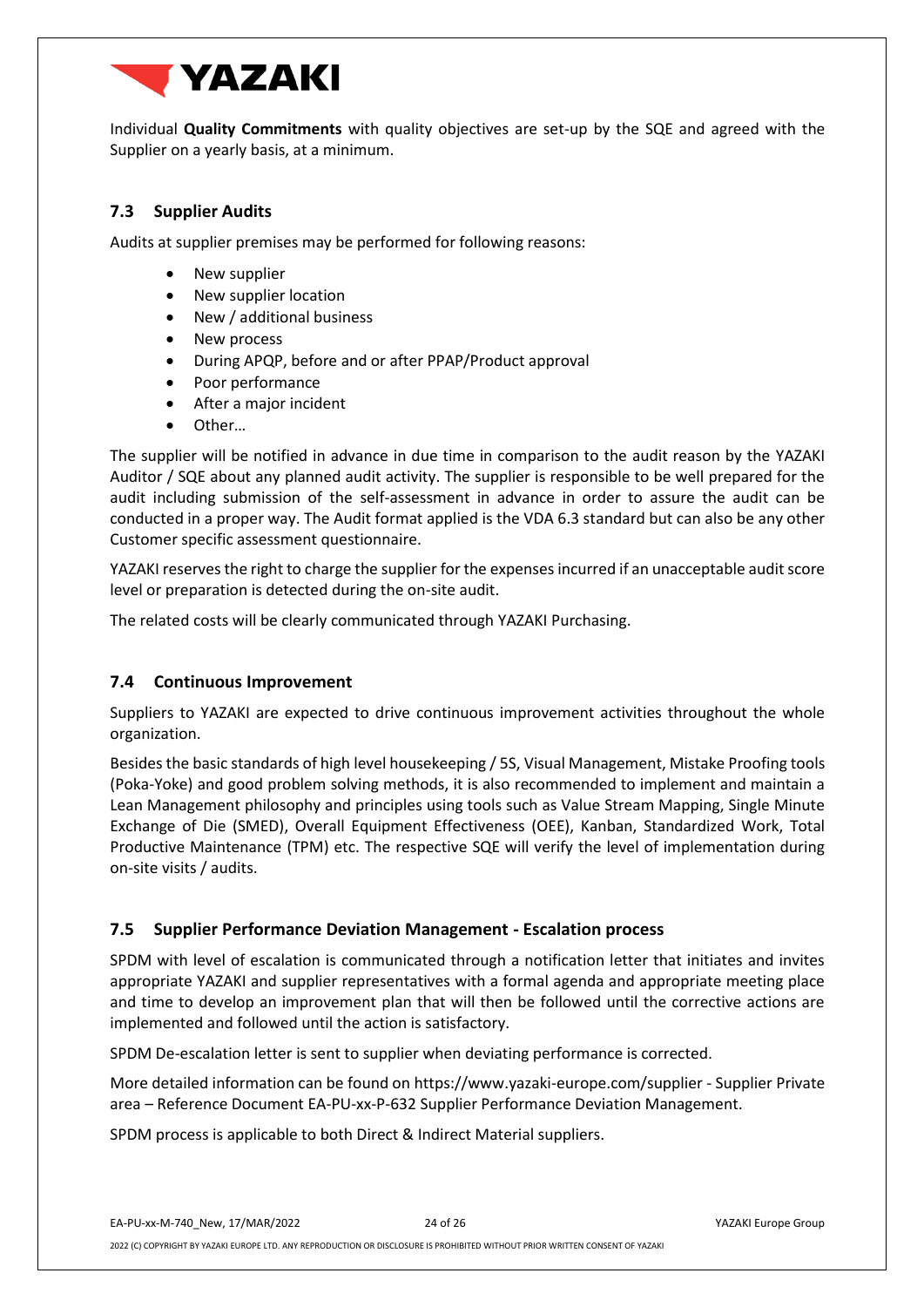

## <span id="page-24-0"></span>**8 YAZAKI Specific Requirement Reference to the IATF 16949**

| Reference to the IATF Chapter                                       | In addition, YAZAKI SQM EA-PU-xx-P-740-M-01 applies                              |
|---------------------------------------------------------------------|----------------------------------------------------------------------------------|
| 4.3.2 Customer specific requirements                                | 4.2 Customer Specific Requirements                                               |
| 4.4.1.2 Product safety                                              | 3.5 Product Safety                                                               |
| 7.1.5.2 Measurement traceability                                    | 6.4 Product Traceability                                                         |
| 7.5.3.2.1 Record retention                                          | 6.7 Records Retention Table                                                      |
| 8.2.1.1 Customer communication - supplemental                       | 10 Business Language                                                             |
| 8.2.3.1.2 Customer-designated special characteristics               | 4.4 Special characteristics                                                      |
| 8.3.2.3 Development of products with embedded software              | 5. Electronic Components                                                         |
| 8.3.3.2 Manufacturing process design input                          | 4 New Parts / Products                                                           |
| 8.3.3.3 Special characteristics                                     | 4.4 Special characteristics                                                      |
| 8.3.4.4 Product approval process                                    | 4.3 Reasons for Initial Samples; 4.11 Communication of Approval                  |
| 8.3.6.1 Design and development changes supplemental                 | 6.1 Modified Parts                                                               |
| 8.4 Control of externally provided processes, products and services | 6.6 Sub Supplier Management                                                      |
| 8.1.1.2 Statutory and regulatory requirements                       | 3. Management Systems requirements                                               |
| 8.4.2.3 Supplier quality management system development              | 6.6 Sub Supplier Management                                                      |
| 8.5.1 Control of production and service provision                   | 4.12 Safe Launch                                                                 |
| 8.5.2.1 Identification and traceability supplemental                | 6.4 Product Traceability                                                         |
| 8.5.6.1. Control of changes-supplemental                            | 6.1 Modified Parts                                                               |
| 8.5.3 Property belonging to customers or external providers         | 4.9 Marking of Customer's Property                                               |
| 8.6.2 Layout inspection and functional testing                      | 6.2 Annual Product Verification                                                  |
| 8.6.5 Statutory and regulatory conformity                           | 3. Management Systems requirements                                               |
| 8.7 Control of nonconforming outputs                                | 7.1 Non-conforming material and Corrective action response                       |
| 8.7.1.1 Customer authorization for concession                       | 6.3 Deviations / Concessions                                                     |
| 8.7.1.6 Customer notification                                       | 6.3 Deviations / Concessions                                                     |
| 9.1 Monitoring, measurement, analysis and evaluation                | 7.1 Non-conforming material and Corrective action response                       |
| 10 Improvement                                                      | 7.2 Quality Objectives - Quality Improvement Plan; 7.4 Continuous<br>Improvement |

## <span id="page-24-1"></span>**9 References**

All reference documents mentioned in this Manual are to be considered the most current editions. Only the latest edition of each referenced document shall be used, unless otherwise specified by YAZAKI.

## <span id="page-24-2"></span>**10 Business Language**

All communications will be conducted in English unless otherwise requested by the YAZAKI receiving plant.

Unless otherwise specified by YAZAKI, documents including PPA/PPAP and APQP documents shall be written in English.

## <span id="page-24-3"></span>**11 YAZAKI Supplier Portal**

A copy of this document and all future updates can be found on the YAZAKI homepage (https://www.yazaki-europe.com/supplier).